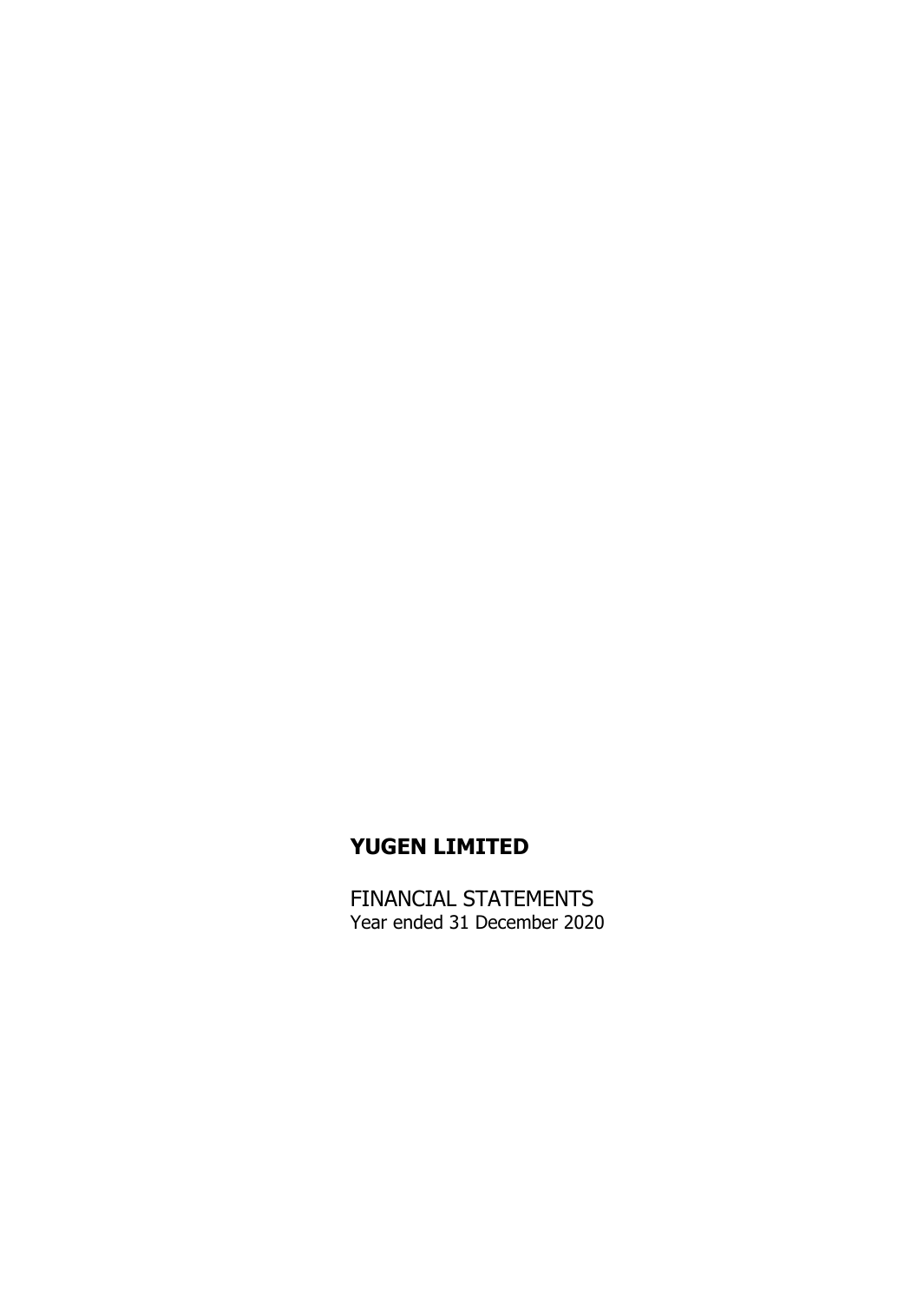## **YUGEN LIMITED**

## FINANCIAL STATEMENTS Year ended 31 December 2020

# CONTENTS **PAGE**

| PAGI |
|------|

| Board of Directors and other Corporate Information | 1       |
|----------------------------------------------------|---------|
| Management Report                                  | $2 - 3$ |
| Independent Auditor's Report                       | $4 - 6$ |
| Statement of Comprehensive Income                  | 7       |
| Statement of Financial Position                    | 8       |
| Statement of Changes in Equity                     | 9       |
| Cash Flow Statement                                | 10      |
| Notes to the Financial Statements                  | 11 - 28 |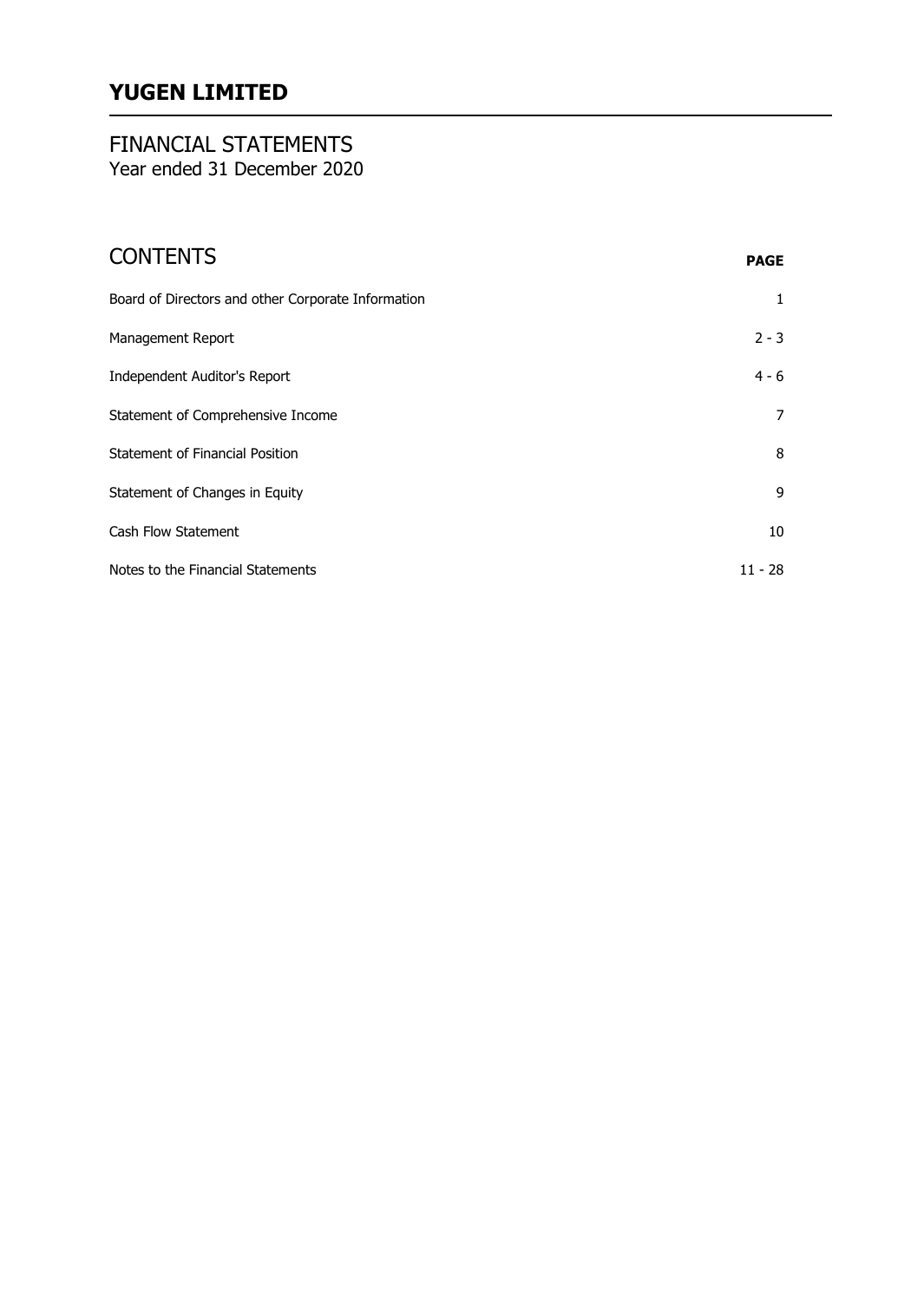## BOARD OF DIRECTORS AND OTHER CORPORATE INFORMATION

| <b>Board of Directors</b>   | Marios Lytras<br>Theodora Papadimitriou<br>Christos Tziolas<br>Georgios Georgiou<br>Maria Agathou                                                                      |
|-----------------------------|------------------------------------------------------------------------------------------------------------------------------------------------------------------------|
| <b>Company Secretary</b>    | Raza Secretarial Limited (Resigned on 23/3/2020)<br>CPLAW Services Limited (Appointed on 23/3/2020)                                                                    |
| <b>Independent Auditors</b> | Ernst & Young Cyprus Limited<br>Certified Public Accountants and Registered Auditors<br>Jean Nouvel Tower<br>6 Stasinou Avenue<br>PO Box 21656<br>1511 Nicosia, Cyprus |
| <b>Registered office</b>    | Metochiou, 37<br>Agios Andreas, 1101, Nicosia, Cyprus                                                                                                                  |
| <b>Registration number</b>  | HE378891                                                                                                                                                               |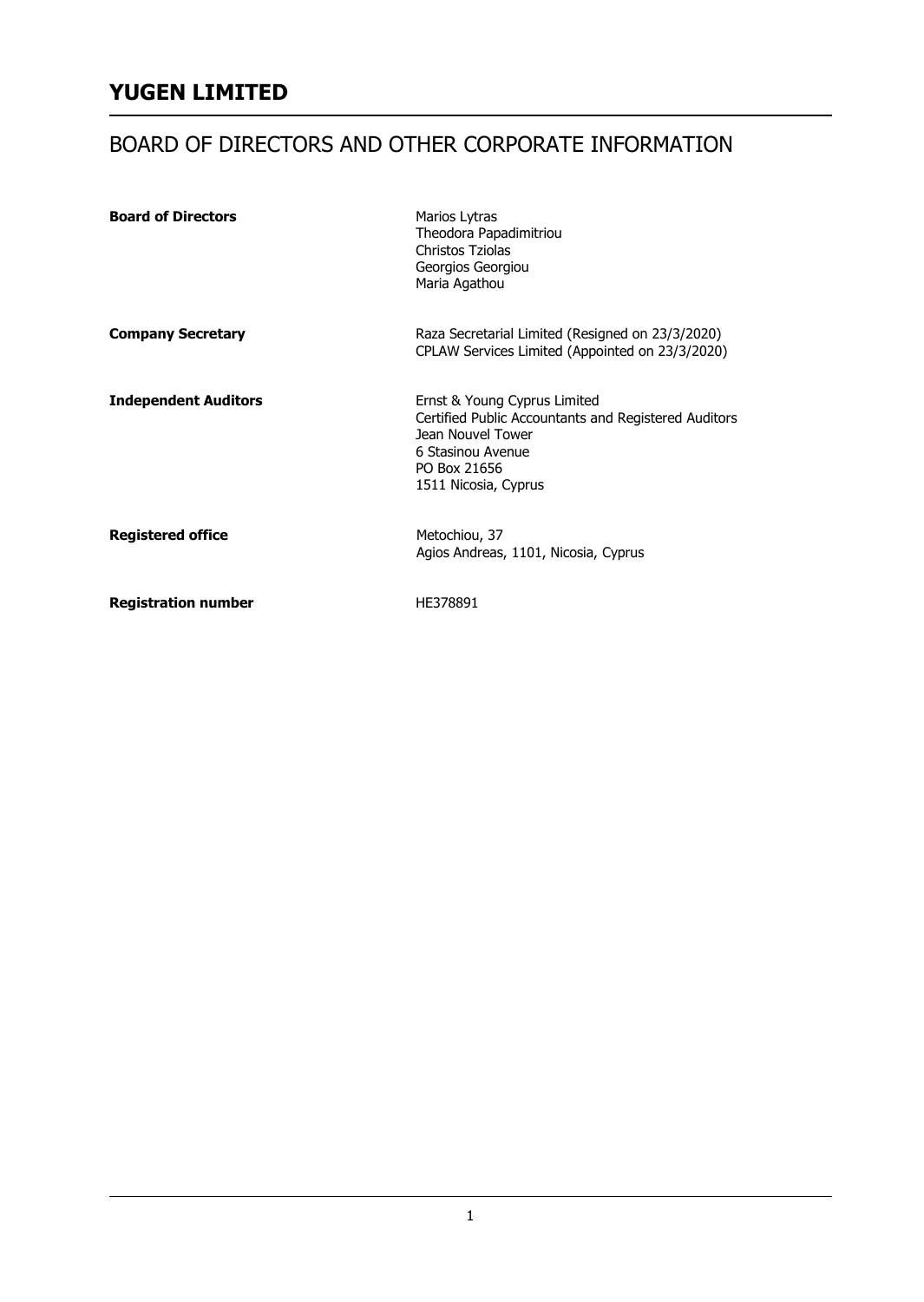## **YUGEN LIMITED**

## MANAGEMENT REPORT

The Board of Directors of Yugen Limited (the ''Company'') presents to the members its Management Report and audited financial statements of the Company for the year ended 31 December 2020.

#### **Principal activities and nature of operations of the Company**

The principal activities of the Company are the management and operation of its fuel terminal at the Vassiliko area, for the provision of storage and handling services to Fuel Marketing Entities.

#### **Review of current position, future developments and performance of the Company's business**

The Company's development to date, financial results and position as presented in the financial statements are considered satisfactory as the construction finished this year and the operations of the Company have commenced in August 2020.

#### **Principal risks and uncertainties**

The principal risks and uncertainties faced by the Company are disclosed in notes 6 and 7 of the financial statements.

#### **Results**

The Company's results for the year are set out on page 7. The net loss for the year attributable to the shareholders of the Company amounted to €293.453 (2019: €247.718). On 31 December 2020 the total assets of the Company were €32.850.627 (2019: €29.486.537) and the net assets of the Company were €30.948.075 (2019: €24.241.528).

#### **Dividends**

The Company did not have any distributable profits as at 31 December 2020, thus the Board of Directors cannot recommend the payment of a dividend.

#### **Share capital**

#### **Authorised capital**

On incorporation date the Company's authorised share capital was fixed under its Memorandum of Association at 1.000 ordinary shares at nominal value €1 each. On 18 January 2019, the Company increased the authorised share capital from 1.000 to 10.000 ordinary shares of nominal value of €1 each. On 8 May 2019, the Company further increased the authorised share capital to 100.000 ordinary shares of nominal value of €1 each.

#### **Issued capital**

During 2019, the Company's issued share capital increased from 1.000 to 50.000 ordinary shares by issuing 49.000 additional ordinary shares of nominal value of €1 each at a premium of €499 per share as follows:

- -On 18 January 2019 by issuing 8.000 additional ordinary shares
- On 8 May 2019 by issuing 3.600 additional ordinary shares
- On 30 May 2019 by issuing 8.000 additional ordinary shares
- On 5 September 2019 by issuing 11.400 additional ordinary shares
- On 4 December 2019 by issuing 18.000 additional ordinary shares

During 2020, the Company's issued share capital increased from 50.000 to 64.000 ordinary shares by issuing 14.000 additional ordinary shares of nominal value of €1 each and at a premium of €499 per share.

#### **Board of Directors**

The members of the Company's Board of Directors as at 31 December 2020 and at the date of this report are presented on page 1. All of them were members of the Board of Directors throughout the year ended 31 December 2020.

In accordance with the Company's Articles of Association all Directors presently members of the Board continue in office.

There were no significant changes in the assignment of responsibilities and remuneration of the Board of Directors.

#### **Events after the reporting period**

There were no material events after the reporting period, which have a bearing on the understanding of the financial statements.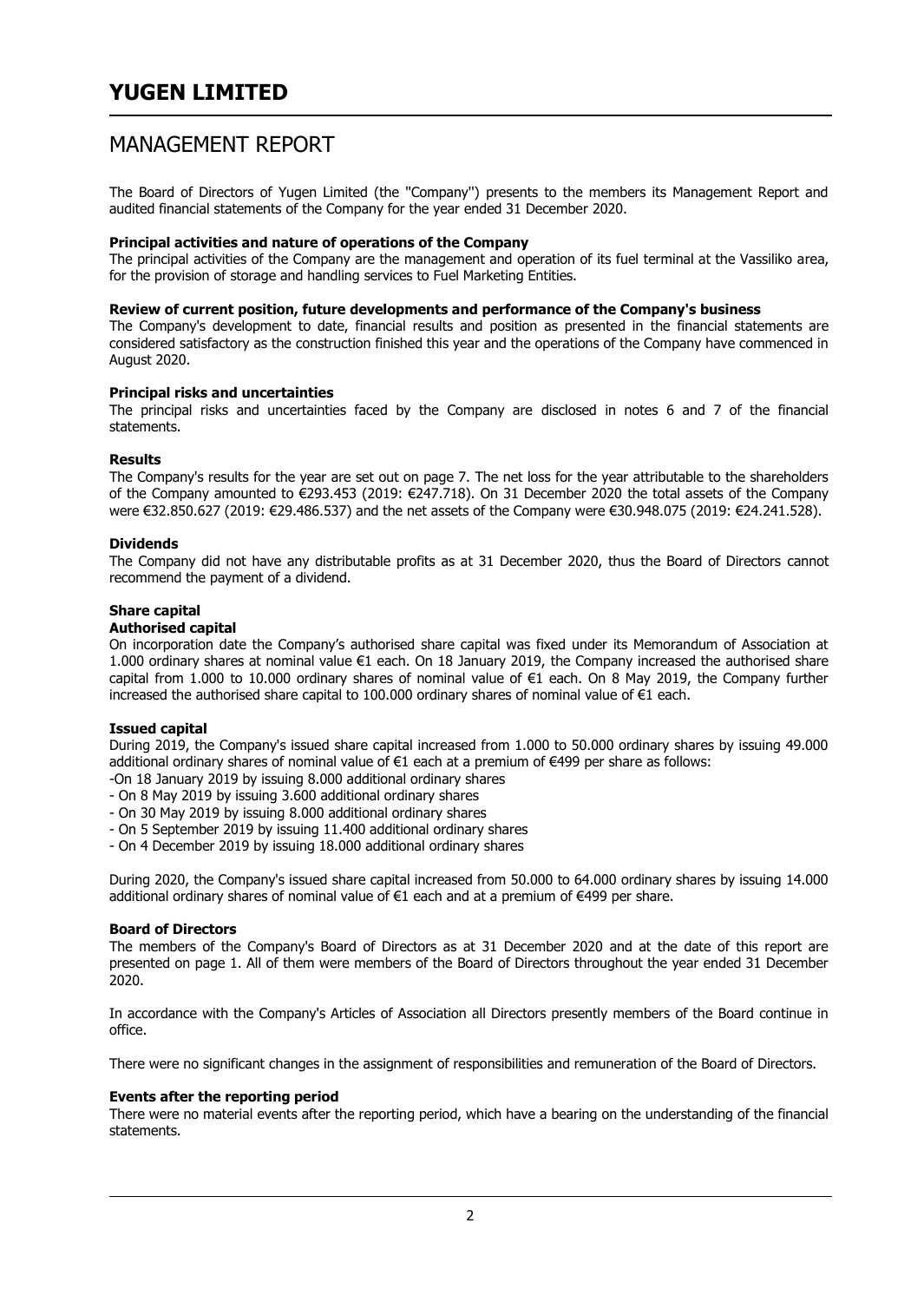## **YUGEN LIMITED**

## MANAGEMENT REPORT

#### **Independent Auditors**

The independent auditors, Ernst & Young Cyprus Limited, have expressed their willingness to continue in office and a resolution giving authority to the Board of Directors to fix their remuneration will be proposed at the Annual General Meeting.

By order of the Board of Directors,

Marios Lytras Director

Nicosia, 12 May 2021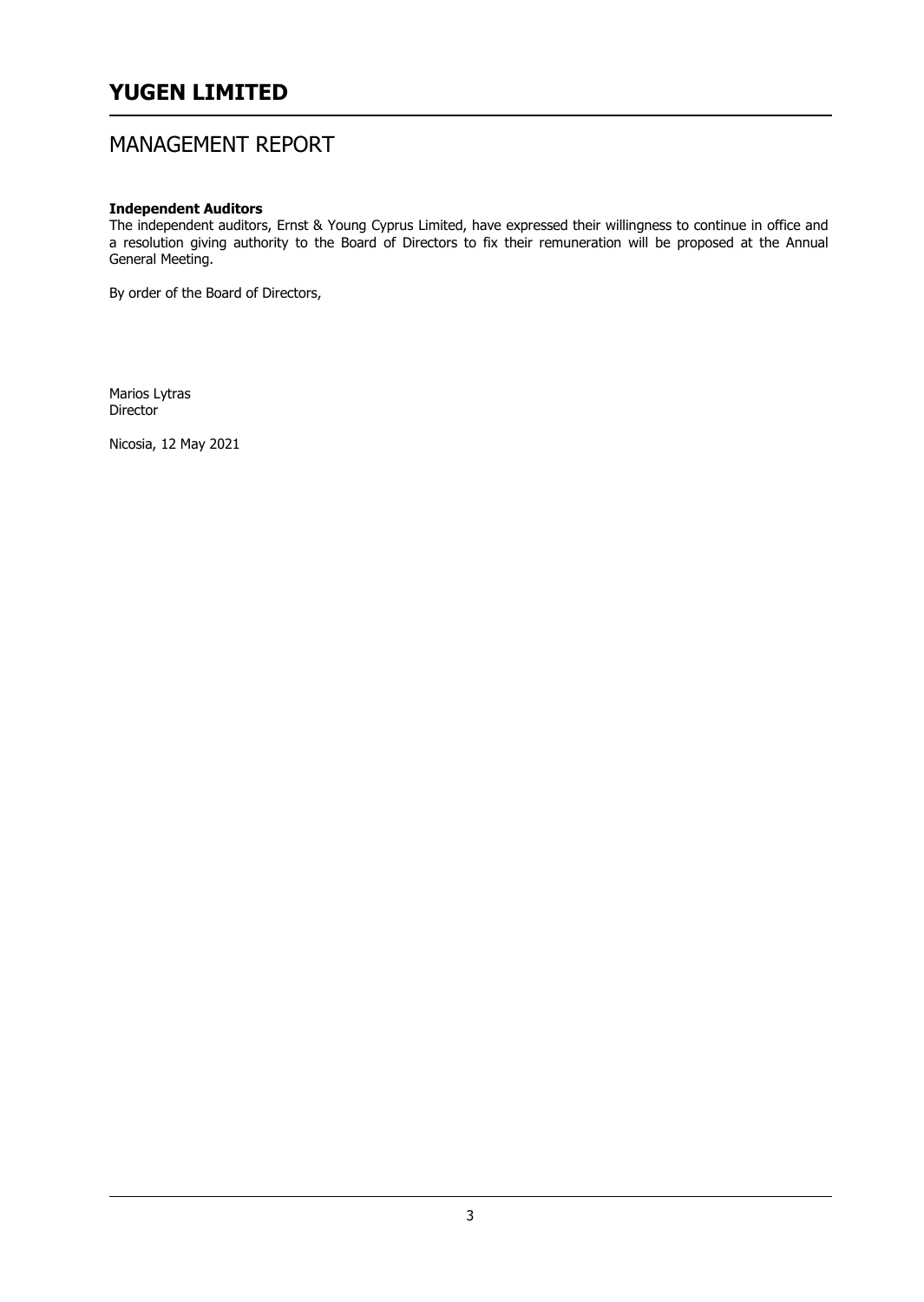## **Independent Auditor's Report**

### **To the Members of Yugen Limited**

#### **Report on the Audit of the Financial Statements**

#### **Opinion**

We have audited the accompanying financial statements of Yugen Limited (the ''Company''), which comprise the statement of financial position as at 31 December 2020, and the statement of comprehensive income, statement of changes in equity and cash flow statement for the year then ended, and notes to the financial statements, including a summary of significant accounting policies.

In our opinion, the accompanying financial statements give a true and fair view of the financial position of the Company as at 31 December 2020, and of its financial performance and its cash flows for the year then ended in accordance with International Financial Reporting Standards (IFRSs) as adopted by the European Union and the requirements of the Cyprus Companies Law, Cap. 113.

#### **Basis for Opinion**

We conducted our audit in accordance with International Standards on Auditing (ISAs). Our responsibilities under those standards are further described in the ''Auditor's Responsibilities for the Audit of the Financial Statements'' section of our report. We are independent of the Company in accordance with the International Ethics Standards Board for Accountants' International Code of Ethics for Professional Accountants (including International Independence Standards) (IESBA Code) together with the ethical requirements that are relevant to our audit of the financial statements in Cyprus, and we have fulfilled our other ethical responsibilities in accordance with these requirements and the IESBA Code. We believe that the audit evidence we have obtained is sufficient and appropriate to provide a basis for our opinion.

#### **Other information**

The Board of Directors is responsible for the other information. The other information comprises the information included in the Management Report, but does not include the financial statements and our auditor's report thereon.

Our opinion on the financial statements does not cover the other information and we do not express any form of assurance conclusion thereon.

In connection with our audit of the financial statements, our responsibility is to read the other information and, in doing so, consider whether the other information is materially inconsistent with the financial statements or our knowledge obtained in the audit or otherwise appears to be materially misstated. If, based on the work we have performed, we conclude that there is a material misstatement of this other information, we are required to report that fact. We have nothing to report in this regard.

#### **Responsibilities of the Board of Directors for the Financial Statements**

The Board of Directors is responsible for the preparation of financial statements that give a true and fair view in accordance with International Financial Reporting Standards as adopted by the European Union and the requirements of the Cyprus Companies Law, Cap. 113, and for such internal control as the Board of Directors determines is necessary to enable the preparation of financial statements that are free from material misstatement, whether due to fraud or error.

In preparing the financial statements, the Board of Directors is responsible for assessing the Company's ability to continue as a going concern, disclosing, as applicable, matters related to going concern and using the going concern basis of accounting unless the Board of Directors either intends to liquidate the Company or to cease operations, or has no realistic alternative but to do so.

The Board of Directors is responsible for overseeing the Company's financial reporting process.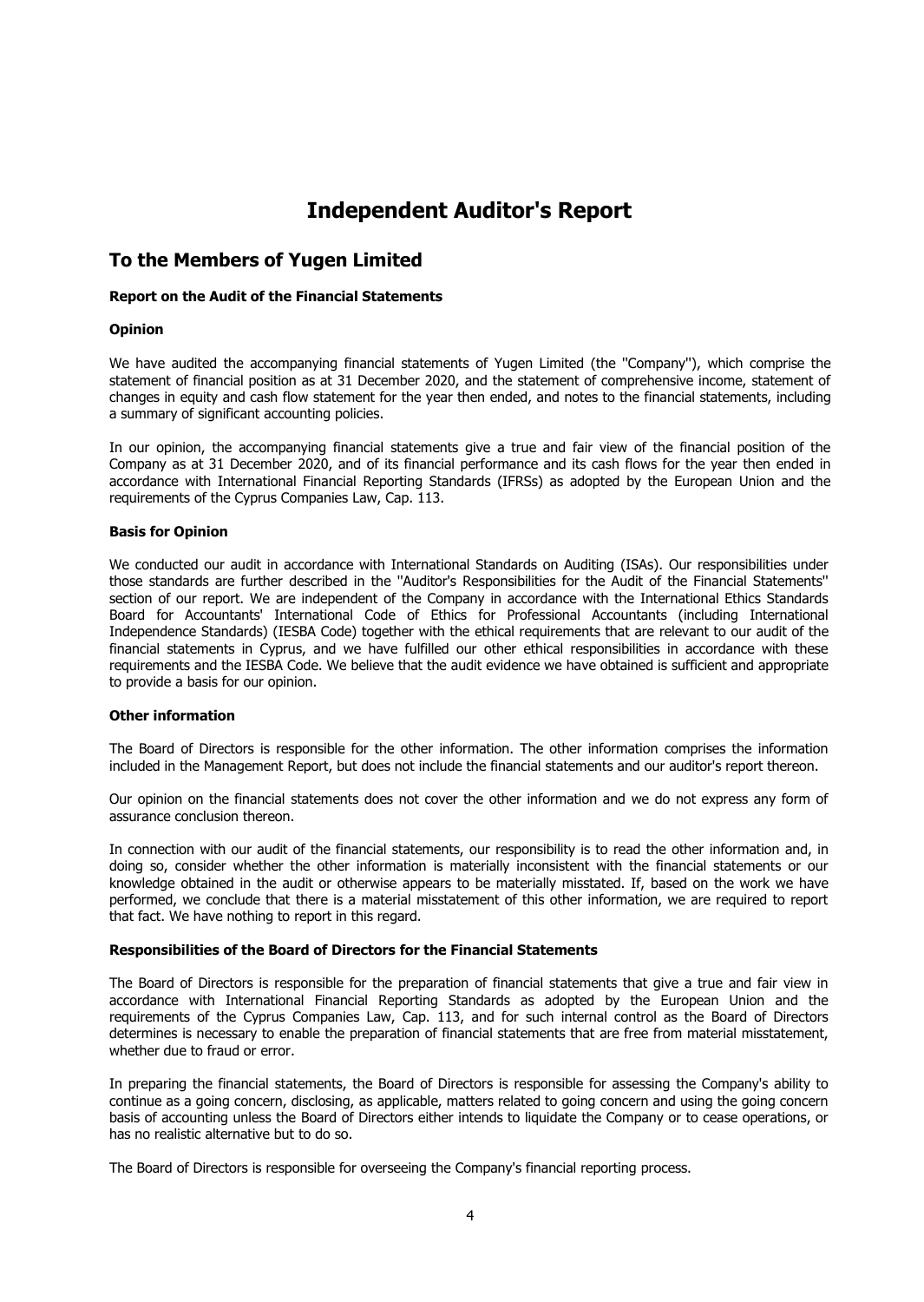#### **Auditor's Responsibilities for the Audit of the Financial Statements**

Our objectives are to obtain reasonable assurance about whether the financial statements as a whole are free from material misstatement, whether due to fraud or error, and to issue an auditor's report that includes our opinion. Reasonable assurance is a high level of assurance, but is not a guarantee that an audit conducted in accordance with ISAs will always detect a material misstatement when it exists. Misstatements can arise from fraud or error and are considered material if, individually or in the aggregate, they could reasonably be expected to influence the economic decisions of users taken on the basis of these financial statements.

As part of an audit in accordance with ISAs, we exercise professional judgment and maintain professional scepticism throughout the audit. We also:

- Identify and assess the risks of material misstatement of the financial statements, whether due to fraud or error, design and perform audit procedures responsive to those risks, and obtain audit evidence that is sufficient and appropriate to provide a basis for our opinion. The risk of not detecting a material misstatement resulting from fraud is higher than for one resulting from error, as fraud may involve collusion, forgery, intentional omissions, misrepresentations, or the override of internal control.
- Obtain an understanding of internal control relevant to the audit in order to design audit procedures that are appropriate in the circumstances, but not for the purpose of expressing an opinion on the effectiveness of the Company's internal control.
- Evaluate the appropriateness of accounting policies used and the reasonableness of accounting estimates and related disclosures made by the Board of Directors.
- Conclude on the appropriateness of the Board of Directors' use of the going concern basis of accounting and, based on the audit evidence obtained, whether a material uncertainty exists related to events or conditions that may cast significant doubt on the Company's ability to continue as a going concern. If we conclude that a material uncertainty exists, we are required to draw attention in our auditor's report to the related disclosures in the financial statements or, if such disclosures are inadequate, to modify our opinion. Our conclusions are based on the audit evidence obtained up to the date of our auditor's report. However, future events or conditions may cause the Company to cease to continue as a going concern.
- Evaluate the overall presentation, structure and content of the financial statements, including the disclosures, and whether the financial statements represent the underlying transactions and events in a manner that achieves a true and fair view.

We communicate with the Board of Directors regarding, among other matters, the planned scope and timing of the audit and significant audit findings, including any significant deficiencies in internal control that we identify during our audit.

#### **Report on Other Legal Requirements**

Pursuant to the additional requirements of the Auditors Law of 2017, we report the following:

- In our opinion, the Management Report has been prepared in accordance with the requirements of the Cyprus Companies Law, Cap 113, and the information given is consistent with the financial statements.
- In our opinion, and in the light of the knowledge and understanding of the Company and its environment obtained in the course of the audit, we have not identified material misstatements in the Management Report.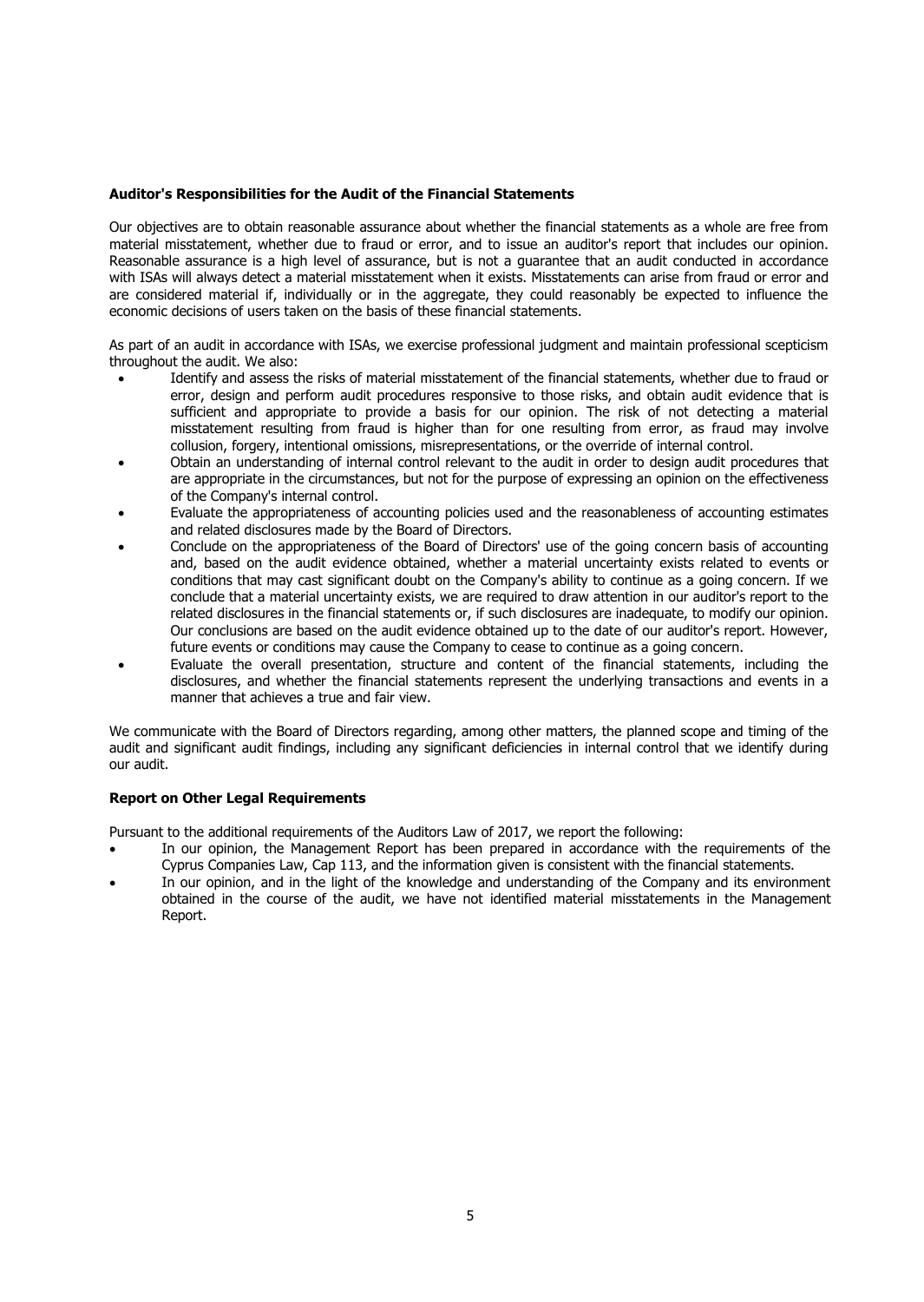#### **Other Matter**

This report, including the opinion, has been prepared for and only for the Company's members as a body in accordance with Section 69 of the Auditors Law of 2017 and for no other purpose. We do not, in giving this opinion, accept or assume responsibility for any other purpose or to any other person to whose knowledge this report may come to.

Gabriel Onisiforou Certified Public Accountant and Registered Auditor for and on behalf of

#### **Ernst & Young Cyprus Limited Certified Public Accountants and Registered Auditors**

Nicosia, 12 May 2021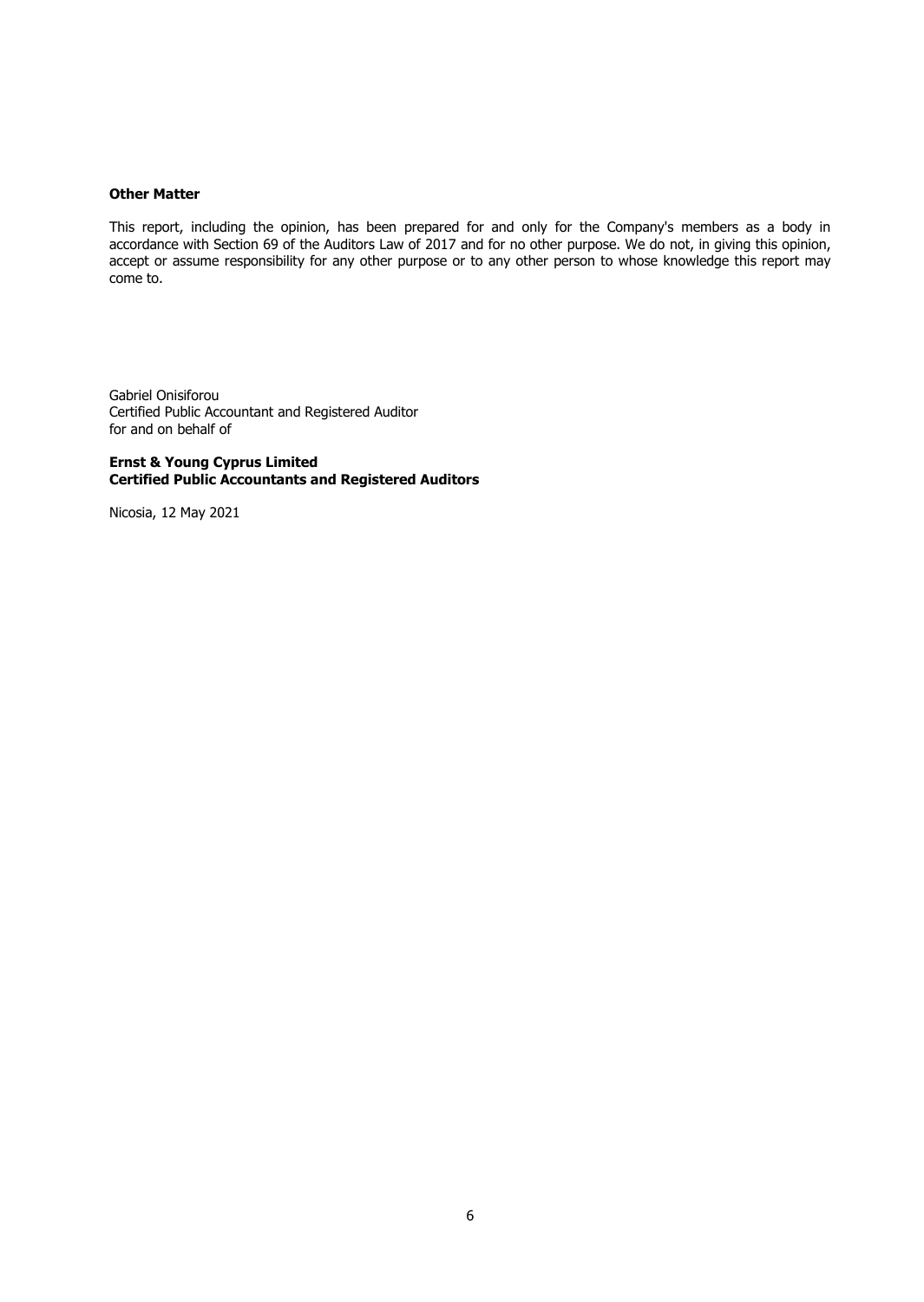# STATEMENT OF COMPREHENSIVE INCOME

Year ended 31 December 2020

|                                         | <b>Note</b> | 2020<br>€        | 2019<br>€ |
|-----------------------------------------|-------------|------------------|-----------|
| <b>Revenue</b>                          | 8           | 1.728.459        |           |
| Cost of sales                           | 10          | (199.266)        |           |
| <b>Gross profit</b>                     |             | 1.529.193        |           |
| Selling and administrative expenses     | 9           | (1.717.564)      | (144.057) |
| <b>Operating loss</b>                   |             | (188.371)        | (144.057) |
| Finance costs                           | 11          | (105.082)        | (103.661) |
| Net loss for the year                   |             | (293.453)        | (247.718) |
| Other comprehensive income              |             |                  |           |
| Total comprehensive income for the year |             | <u>(293.453)</u> | (247.718) |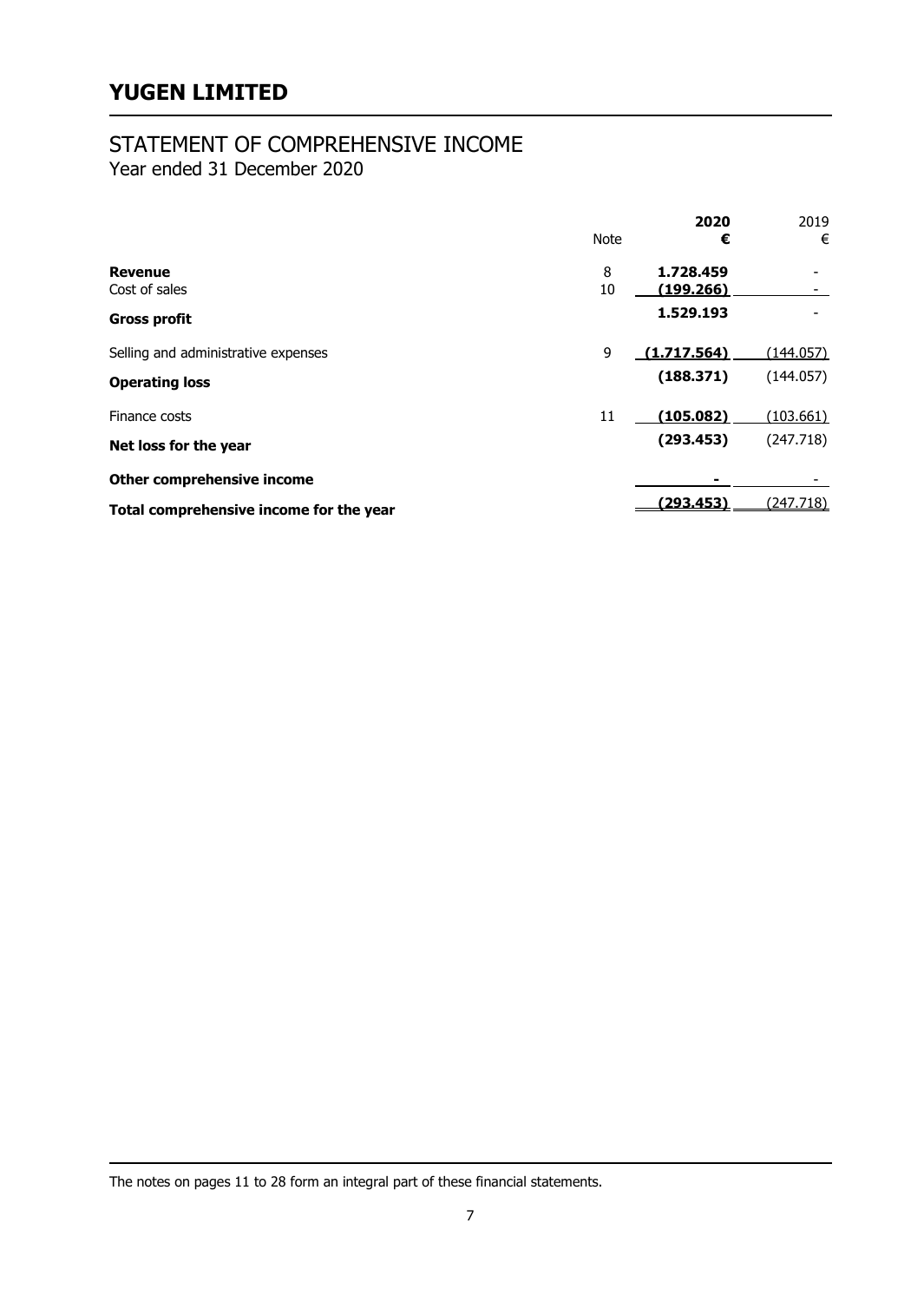## STATEMENT OF FINANCIAL POSITION 31 December 2020

|                                                      | <b>Note</b> | 2020<br>€               | 2019<br>€               |
|------------------------------------------------------|-------------|-------------------------|-------------------------|
| <b>ASSETS</b>                                        |             |                         |                         |
| <b>Non-current assets</b>                            |             |                         |                         |
| Property, plant and equipment<br>Right-of-use assets | 13<br>14    | 29.347.539              | 24.316.991<br>1.572.785 |
| Intangible assets                                    | 15          | 1.523.635<br>24.475     |                         |
|                                                      |             | 30.895.649              | 25.889.776              |
| <b>Current assets</b>                                |             |                         |                         |
| Receivables                                          | 16          |                         | 1.552                   |
| Receivables from related parties                     | 22<br>17    | 441.892                 |                         |
| Cash at bank                                         |             | 1.513.086               | 3.595.209               |
|                                                      |             | 1.954.978               | 3.596.761               |
| <b>Total assets</b>                                  |             | 32,850,627              | 29.486.537              |
| <b>EQUITY AND LIABILITIES</b>                        |             |                         |                         |
| <b>Equity</b>                                        |             |                         |                         |
| Share capital                                        | 18          | 64.000                  | 50,000                  |
| Share premium<br><b>Accumulated losses</b>           |             | 31.437.000<br>(552.925) | 24.451.000<br>(259.472) |
| <b>Total equity</b>                                  |             | 30.948.075              | 24.241.528              |
| <b>Non-current liabilities</b>                       |             |                         |                         |
| Lease liabilities                                    | 20          | 1.469.639               | 1.487.064               |
|                                                      |             | 1.469.639               | 1.487.064               |
| <b>Current liabilities</b>                           |             |                         |                         |
| Other payables                                       | 21          | 348.541                 | 3.714.873               |
| Payables to related parties                          | 22          | 66.947                  | 26.700                  |
| Lease liabilities                                    | 20          | 17.425                  | 16.372                  |
|                                                      |             | 432.913                 | 3.757.945               |
| <b>Total liabilities</b>                             |             | 1.902.552               | 5.245.009               |
| <b>Total equity and liabilities</b>                  |             | 32.850.627              | 29.486.537              |

On 12 May 2021 the Board of Directors of Yugen Limited authorised these financial statements for issue.

Marios Lytras Georgios Georgiou Director Director

.................................... ....................................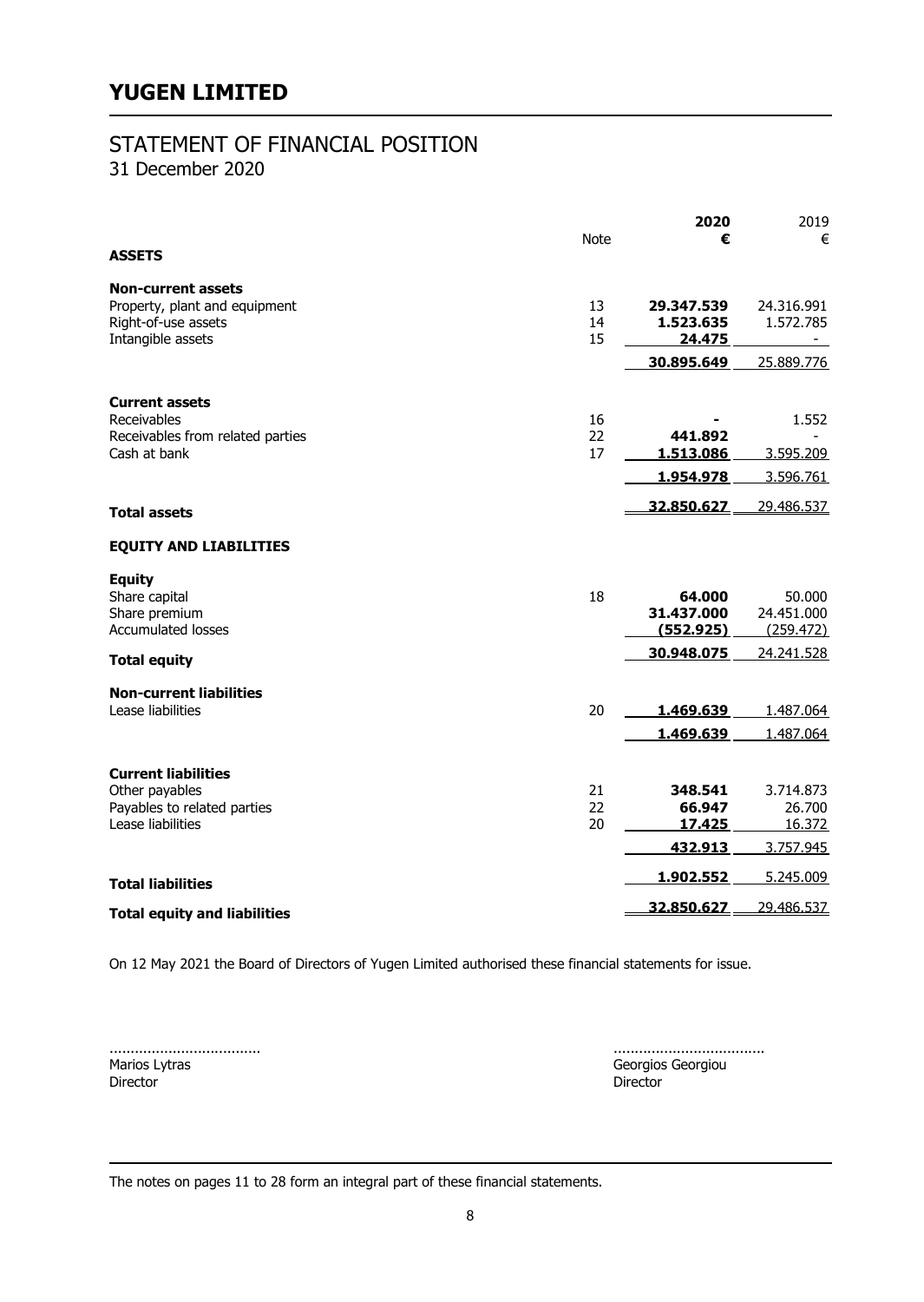## STATEMENT OF CHANGES IN EQUITY

Year ended 31 December 2020

|                                                           | <b>Note</b> | <b>Share</b><br>capital<br>€ | <b>Share</b><br>premium<br>€ | <b>Accumulated</b><br><b>losses</b><br>€ | Total<br>€ |
|-----------------------------------------------------------|-------------|------------------------------|------------------------------|------------------------------------------|------------|
| <b>Balance at 1 January 2019</b>                          |             | 1.000                        |                              | (11.754)                                 | (10.754)   |
| <b>Comprehensive income</b><br>Net loss for the year      |             |                              |                              | (247.718)                                | (247.718)  |
| <b>Transactions with owners</b><br>Issue of share capital | 18          | 49.000                       | 24.451.000                   |                                          | 24.500.000 |
| Balance at 31 December 2019/1<br>January 2020             |             | 50.000                       | 24.451.000                   | (259.472)                                | 24.241.528 |
| <b>Comprehensive income</b><br>Net loss for the year      |             |                              |                              | (293.453)                                | (293.453)  |
| <b>Transactions with owners</b><br>Issue of share capital | 18          | 14.000                       | 6.986.000                    |                                          | 7.000.000  |
| <b>Balance at 31 December 2020</b>                        |             |                              | 64.000 31.437.000            | (552.925)                                | 30.948.075 |

Share premium is not available for distribution.

Companies, which do not distribute 70% of their profits after tax, as defined by the Special Contribution for the Defence of the Republic Law, within two years after the end of the relevant tax year, will be deemed to have distributed this amount as dividend on the 31 of December of the second year. The amount of the deemed dividend distribution is reduced by any actual dividend already distributed by 31 of December of the second year for the year the profits relate.

The Company pays special defence contribution on behalf of the shareholders over the amount of the deemed dividend distribution at a rate of 17% (applicable since 2014) when the entitled shareholders are natural persons tax residents of Cyprus and have their domicile in Cyprus. In addition, from 2019 (deemed dividend distribution of year 2017 profits), the Company pays on behalf of the shareholders General Healthcare System (GHS) contribution at a rate of 2.65% (31 December 2019: 1.70%), when the entitled shareholders are natural persons tax residents of Cyprus, regardless of their domicile.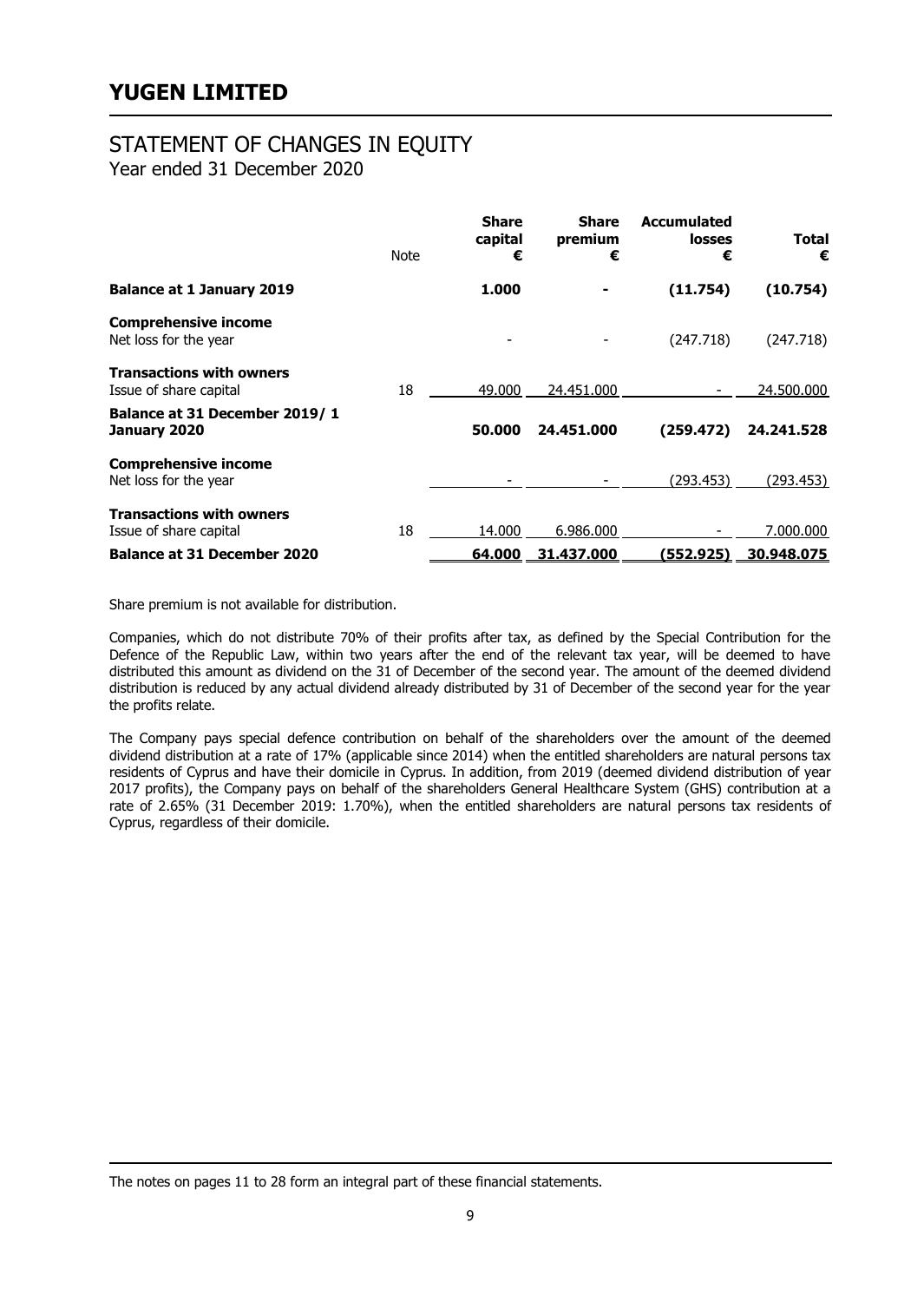## CASH FLOW STATEMENT

Year ended 31 December 2020

|                                                                                                                                                                                                                                    | <b>Note</b> | 2020<br>€                                              | 2019<br>€                                                 |
|------------------------------------------------------------------------------------------------------------------------------------------------------------------------------------------------------------------------------------|-------------|--------------------------------------------------------|-----------------------------------------------------------|
| <b>CASH FLOWS FROM OPERATING ACTIVITIES</b><br>Loss before tax<br>Adjustments for:                                                                                                                                                 |             | (293.453)                                              | (247.718)                                                 |
| Depreciation of property, plant and equipment, intangibles and right of use<br>assets<br>Unrealised exchange profit                                                                                                                | 13          | 862.056                                                | 49.150<br>(1.054)                                         |
| Interest expense                                                                                                                                                                                                                   | 11          | 96.118                                                 | 97.107                                                    |
| <b>Changes in working capital:</b><br>Decrease/(increase) in receivables<br>(Decrease)/Increase in receivables from related parties<br>(Decrease)/increase in other payables<br>Increase/(Decrease) in payables to related parties |             | 664.721<br>1.552<br>(441.892)<br>(3.366.332)<br>40.247 | (102.515)<br>(1.552)<br>1.000<br>3.712.493<br>(1.110.590) |
| Cash (used in)/generated from operations                                                                                                                                                                                           |             | (3.101.704)                                            | 2.498.836                                                 |
| <b>CASH FLOWS FROM INVESTING ACTIVITIES</b><br>Payment for purchase of intangible assets<br>Payment for purchase of property, plant and equipment                                                                                  | 15<br>13    | (27.500)<br>(5.840.429)                                | (23.292.191)                                              |
| Net cash used in investing activities                                                                                                                                                                                              |             | (5.867.929)                                            | (23.292.191)                                              |
| <b>CASH FLOWS FROM FINANCING ACTIVITIES</b><br>Proceeds from issue of share capital<br>Payments of leases liabilities<br>Unrealised exchange profit                                                                                |             | 7.000.000<br>(112.490)                                 | 24.500.000<br>(112.490)<br>1.054                          |
| Net cash generated from financing activities                                                                                                                                                                                       |             | 6.887.510                                              | 24.388.564                                                |
| Net (decrease)/increase in cash and cash equivalents<br>Cash and cash equivalents at beginning of the year                                                                                                                         |             | (2.082.123)<br>3.595.209                               | 3.595.209                                                 |
| Cash and cash equivalents at end of the year                                                                                                                                                                                       | 17          | 1.513.086                                              | 3.595.209                                                 |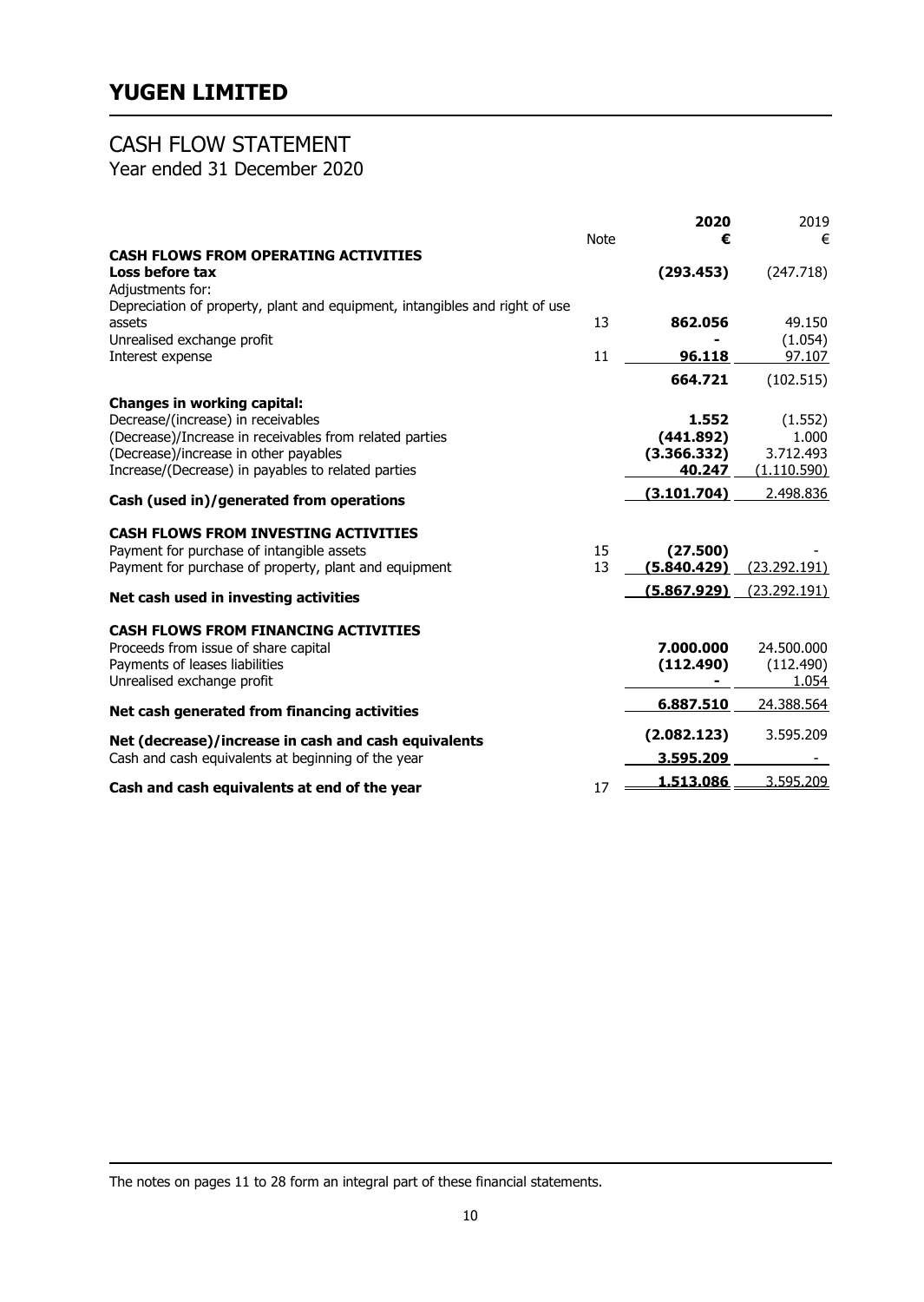#### **1. Corporate information**

#### **Country of incorporation**

The Company Yugen Limited (the ''Company'') was incorporated in Cyprus on 18 January 2018 as a private limited liability company under the provisions of the Cyprus Companies Law, Cap. 113. Its registered office is at Metochiou, 37, Agios Andreas, 1101, Nicosia, Cyprus.

#### **Principal activities**

The principal activities of the Company are the management and operation of its fuel terminal at the Vassiliko area, for the provision of storage and handling services to Fuel Marketing Entities.

#### **Operating Environment of the Company**

With the recent and rapid development of the Coronavirus disease (COVID 19) pandemic the world economy entered a period of unprecedented health care crisis that has caused considerable global disruption in business activities and everyday life.

Many countries have adopted extraordinary and economically costly containment measures. Certain countries have required companies to limit or even suspend normal business operations. Governments have implemented restrictions on travelling as well as strict quarantine measures throughout the year.

Industries such as tourism, hospitality and entertainment have been directly disrupted significantly by these measures. Other industries, such as manufacturing and financial services, have also been indirectly affected.

In Cyprus, on 15 March 2020, the Council of Ministers in an extraordinary meeting, announced that Cyprus is entering a state of emergency considering the uncertain situation as was unfold daily, the growing spread of COVID 19 outbreak and the World Health Organization's data on the situation.

To this end, certain measures have been taken by the Republic of Cyprus since then with a view to safeguarding public health and ensuring the economic survival of working people, businesses, vulnerable groups and the economy at large.

New entry regulations have been applied with regards to protecting the population from a further spread of the disease which tightened the entry of individuals to the Republic of Cyprus within the year. Additionally, a considerable number of private businesses operating in various sectors of the economy closed for a period of time while a number of lockdown measures, such as the prohibition of unnecessary movements and the suspension of operations of retail companies (subject to certain exemptions), were applied throughout the year and up to date. The measures were continuously revised (lifted or tightened) by the Republic of Cyprus taking into consideration the epidemic status in the country.

The financial effect of the current crisis on the global economy and overall business activities cannot be estimated with reasonable certainty though, due to the pace at which the outbreak expands and the high level of uncertainties arising from the inability to reliably predict the outcome. Management's current expectations and estimates could differ from actual result.

Management has considered the unique circumstances and the risk exposures of the Company and has concluded that there is no significant impact in the Company's financial position and performance. The Company is not dependent on external financing, hence its ability to continue as a going concern is not considered at stake. Management will continue to monitor the situation closely and will assess any potential further impact on the Company's financial position and performance, in case the period of disruption becomes prolonged.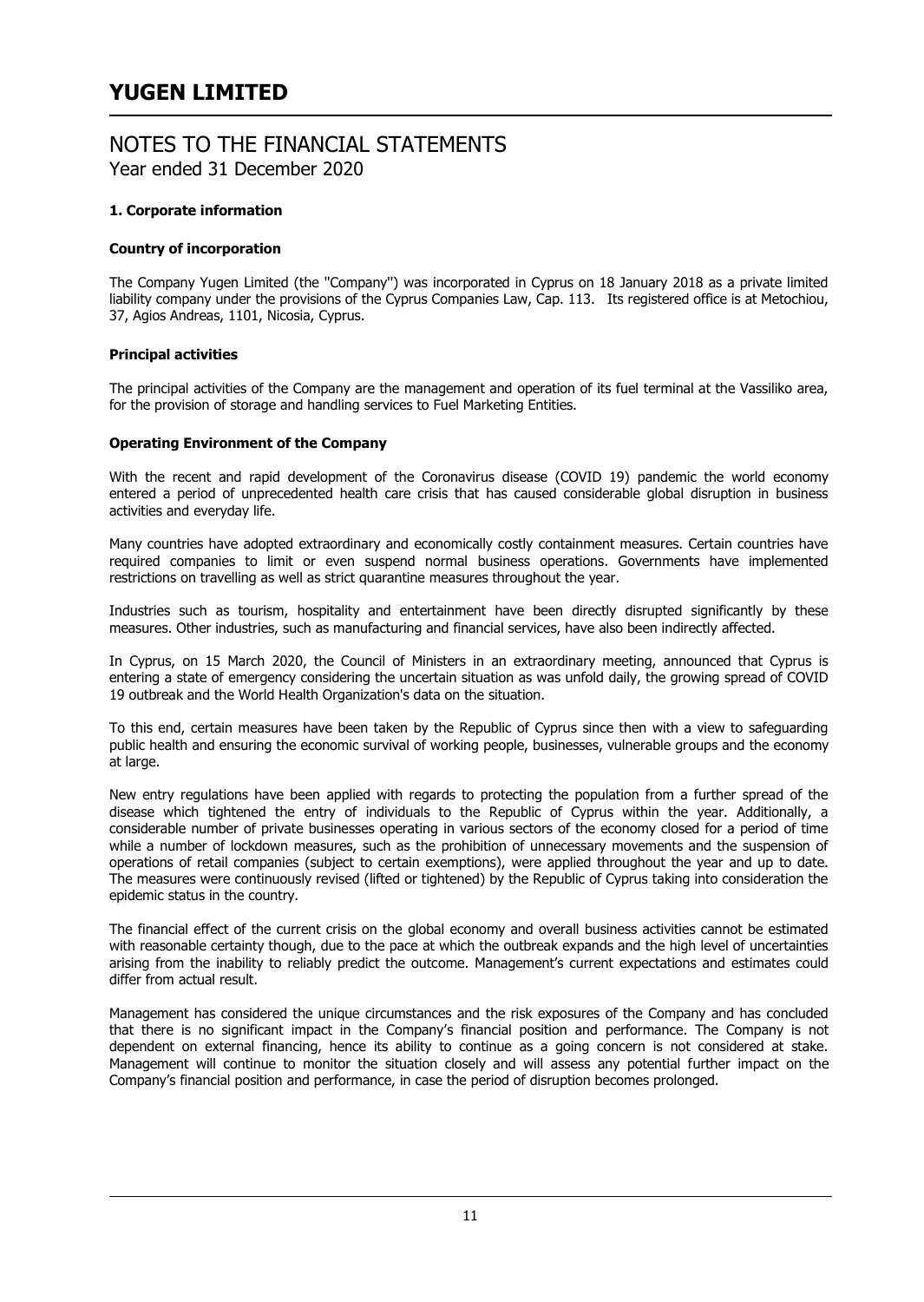#### **2. Basis of preparation**

The financial statements have been prepared in accordance with International Financial Reporting Standards (IFRSs) as adopted by the European Union (EU) and the requirements of the Cyprus Companies Law, Cap. 113. The financial statements have been prepared under the historical cost convention.

The preparation of financial statements in conformity with IFRSs requires the use of certain critical accounting estimates and requires management to exercise its judgment in the process of applying the Company's accounting policies. The areas involving a higher degree of judgment or complexity, or areas where assumptions and estimates are significant to the financial statements are disclosed in Note 7.

#### **3. Adoption of new or revised standards and interpretations**

During the current year the Company adopted all the new and revised International Financial Reporting Standards (IFRS) that are relevant to its operations and are effective for accounting periods beginning on 1 January 2020. This adoption did not have a material effect on the accounting policies of the Company.

#### **4. Summary of significant accounting policies**

The principal accounting policies adopted in the preparation of these financial statements are set out below. These policies have been consistently applied to all years presented in these financial statements unless otherwise stated.

#### **Revenue**

#### **Recognition and measurement**

Revenue represents the amount of consideration to which the Company expects to be entitled in exchange for transferring the promised services to the customer, excluding amounts collected on behalf of third parties (for example, value-added taxes); the transaction price.

The Company recognises revenue when the parties have approved the contract (in writing, orally or in accordance with other customary business practices ) and are committed to perform their respective obligations, the Company can identify each party's rights and the payment terms for services to be transferred, the contract has commercial substance (i.e. the risk, timing or amount of the Company's future cash flows is expected to change as a result of the contract), it is probable that the Company will collect the consideration to which it will be entitled in exchange for services that will be transferred to the customer and when specific criteria have been met for each of the Company's contracts with customers.

The Company bases its estimates on historical results, taking into consideration the type of customer, the type of transaction and the specifics of each arrangement. In evaluating whether collectability of an amount of consideration is probable, the Company considers only the customer's ability and intention to pay that amount of consideration when it is due.

Estimates of revenues, costs or extent of progress toward completion are revised if circumstances change. Any resulting increases or decreases in estimates are reflected in the statement of comprehensive income in the period in which the circumstances that give rise to the revision become known by Management.

Revenue is measured based on the consideration to which the Company expects to be entitled in a contract with a customer and excludes amounts collected on behalf of third parties. The Company recognises revenue when it transfers control of a product or service to a customer.

#### **Rendering of services**

Revenue from rendering of services is recognised over time while the Company satisfies its performance obligation by transferring control over the promised service to the customer in the accounting period in which the services are rendered.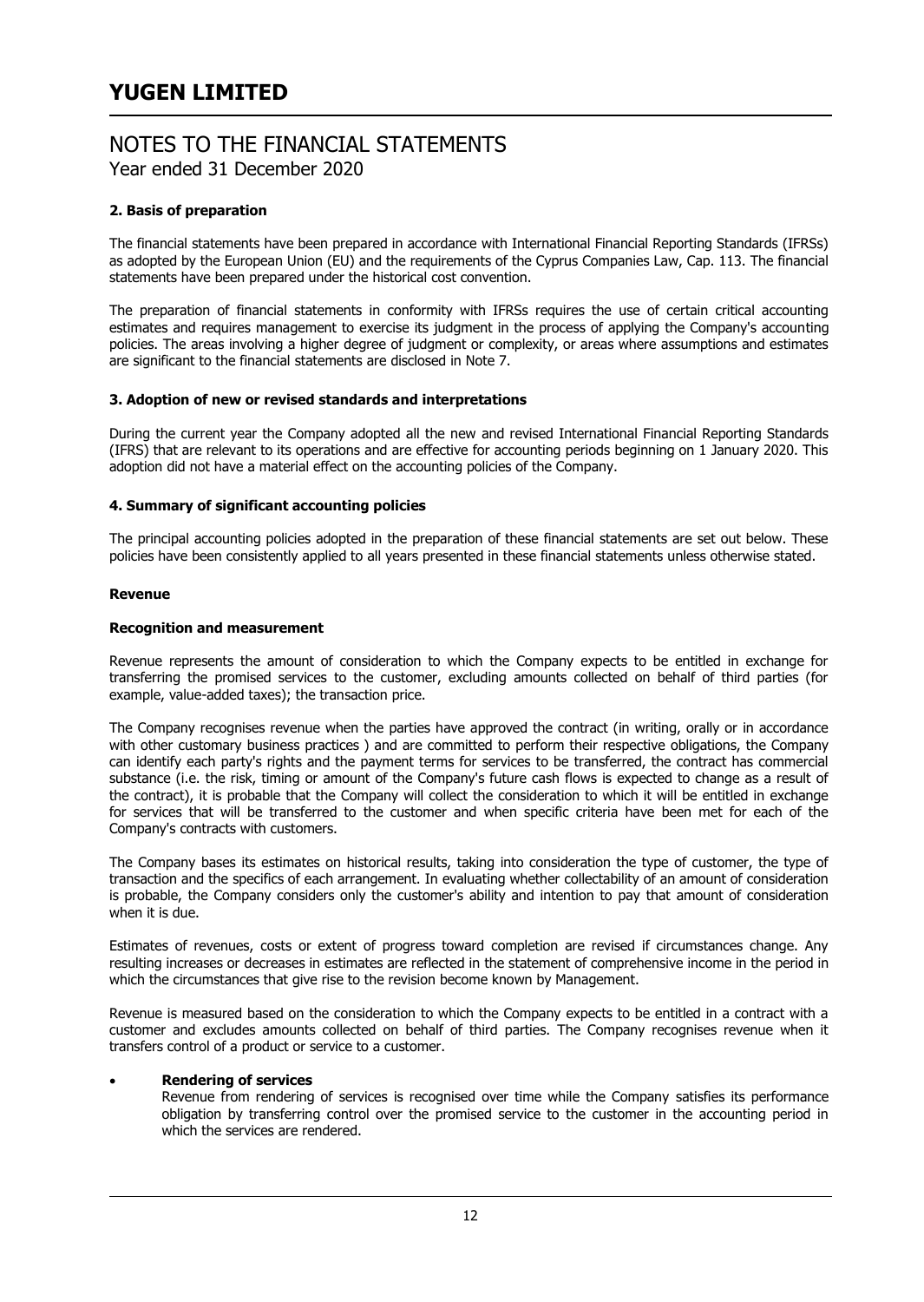#### **4. Summary of significant accounting policies (continued)**

#### **Right-of-use assets**

The Company recognizes right-of-use assets at the commencement date of the lease (i.e., the date the underlying asset is available for use). Right-of-use assets are measured at cost, less any accumulated depreciation and impairment losses, and adjusted for any re-measurement of lease liabilities. The cost of right-of-use assets includes the amount of lease liabilities recognized, initial direct costs incurred, and lease payments made at or before the commencement date less any lease incentives received. Unless the Company is reasonably certain to obtain ownership of the leased asset at the end of the lease term, the recognized right-of-use assets are depreciated on a straight-line basis following principles disclosed in Note 4.

#### **Foreign currency translation**

#### **(1) Functional and presentation currency**

Items included in the Company's financial statements are measured using the currency of the primary economic environment in which the entity operates ('the functional currency'). The financial statements are presented in Euro (€), which is the Company's functional and presentation currency.

#### **(2) Transactions and balances**

Foreign currency transactions are translated into the functional currency using the exchange rates prevailing at the dates of the transactions. Foreign exchange gains and losses resulting from the settlement of such transactions and from the translation at year-end exchange rates of monetary assets and liabilities denominated in foreign currencies are recognised in profit or loss.

#### **Tax**

Income tax expense represents the sum of the tax currently payable and deferred tax.

Current tax liabilities and assets are measured at the amount expected to be paid to or recovered from the taxation authorities, using the tax rates and laws that have been enacted, or substantively enacted, by the reporting date.

Deferred tax is provided in full, using the liability method, on temporary differences arising between the tax bases of assets and liabilities and their carrying amounts in the financial statements. Currently enacted tax rates are used in the determination of deferred tax.

Deferred tax assets are recognised to the extent that it is probable that future taxable profit will be available against which the temporary differences can be utilised.

Deferred tax assets and liabilities are offset when there is a legally enforceable right to set off current tax assets against current tax liabilities and when the deferred taxes relate to the same fiscal authority.

#### **Property, plant and equipment**

Property, plant and equipment are stated at historical cost less accumulated depreciation and any accumulated impairment losses.

Properties in the course of construction for production, rental or administrative purposes, or for purposes not yet determined, are carried at cost, less any recognised impairment loss. Cost includes professional fees and, for qualifying assets, borrowing costs capitalised in accordance with the Company's accounting policy. Depreciation of these assets, on the same basis as other property assets, commences when the assets are ready for their intended use.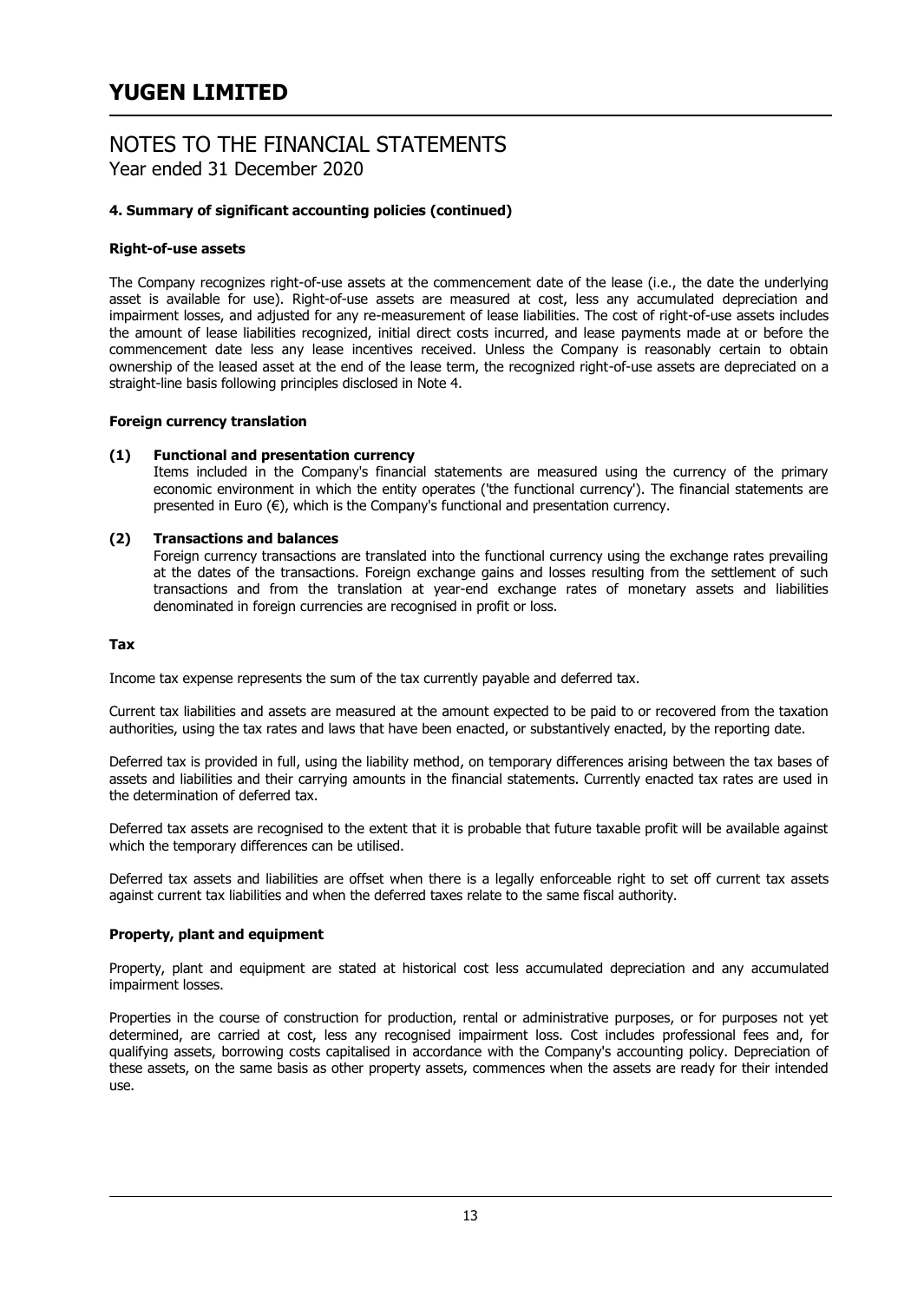#### **4. Summary of significant accounting policies (continued)**

#### **Property, plant and equipment (continued)**

Depreciation is calculated on the straight-line method so as to write off the cost of each asset to its residual value over its estimated useful life. Depreciation starts when the item is available for use. The annual depreciation rates used are as follows:

|                                   | %  |
|-----------------------------------|----|
| <b>Buildings</b>                  |    |
| Furniture, fixtures and equipment | 10 |
| Computer Hardware                 | 20 |

The assets residual values and useful lives are reviewed, and adjusted if appropriate, at each reporting date.

Where the carrying amount of an asset is greater than its estimated recoverable amount, the asset is written down immediately to its recoverable amount.

Expenditure for repairs and maintenance of property, plant and equipment is charged to profit or loss of the year in which it is incurred. The cost of major renovations and other subsequent expenditure are included in the carrying amount of the asset when it is probable that future economic benefits in excess of the originally assessed standard of performance of the existing asset will flow to the Company. Major renovations are depreciated over the remaining useful life of the related asset.

An item of property, plant and equipment is derecognised upon disposal or when no future economic benefits are expected to arise from the continued use of the asset. Any gain or loss arising on the disposal or retirement of an item of property, plant and equipment is determined as the difference between the sales proceeds and the carrying amount of the asset and is recognised in profit or loss.

#### **Intangible assets - Computer software**

Costs that are directly associated with identifiable and unique computer software products controlled by the Company and that will probably generate economic benefits exceeding costs beyond one year are recognised as intangible assets. Subsequently computer software is carried at cost less any accumulated amortisation and any accumulated impairment losses. Expenditure which enhances or extends the performance of computer software programs beyond their original specifications is recognised as a capital improvement and added to the original cost of the computer software. Costs associated with maintenance of computer software programs are recognised as an expense when incurred. Computer software costs are amortised using the straight-line method over their useful lives, not exceeding a period of three years. Amortisation commences when the computer software is available for use.

An intangible asset is derecognised on disposal, or when no future economic benefits are expected from use or disposal. Gains or losses arising from derecognition of an intangible asset, measured as the difference between the net disposal proceeds and the carrying amount of the asset, are recognised in profit or loss when the asset is derecognised.

#### **Leases**

At inception of a contract, the Company assesses whether a contract is, or contains, a lease. A contract is, or contains, a lease if the contract conveys the right to control the use of an identified asset for a period of time in exchange for consideration. To assess whether a contract conveys the right to control the use of an identified asset, the Company assesses whether:

- the contract involves the use of an identified asset this may be specified explicitly or implicitly, and should be physically distinct or represent substantially all of the capacity of a physically distinct asset. If the supplier has a substantive substitution right, then the asset is not identified;
- the Company has the right to obtain substantially all of the economic benefits from use of the asset throughout the period of use; and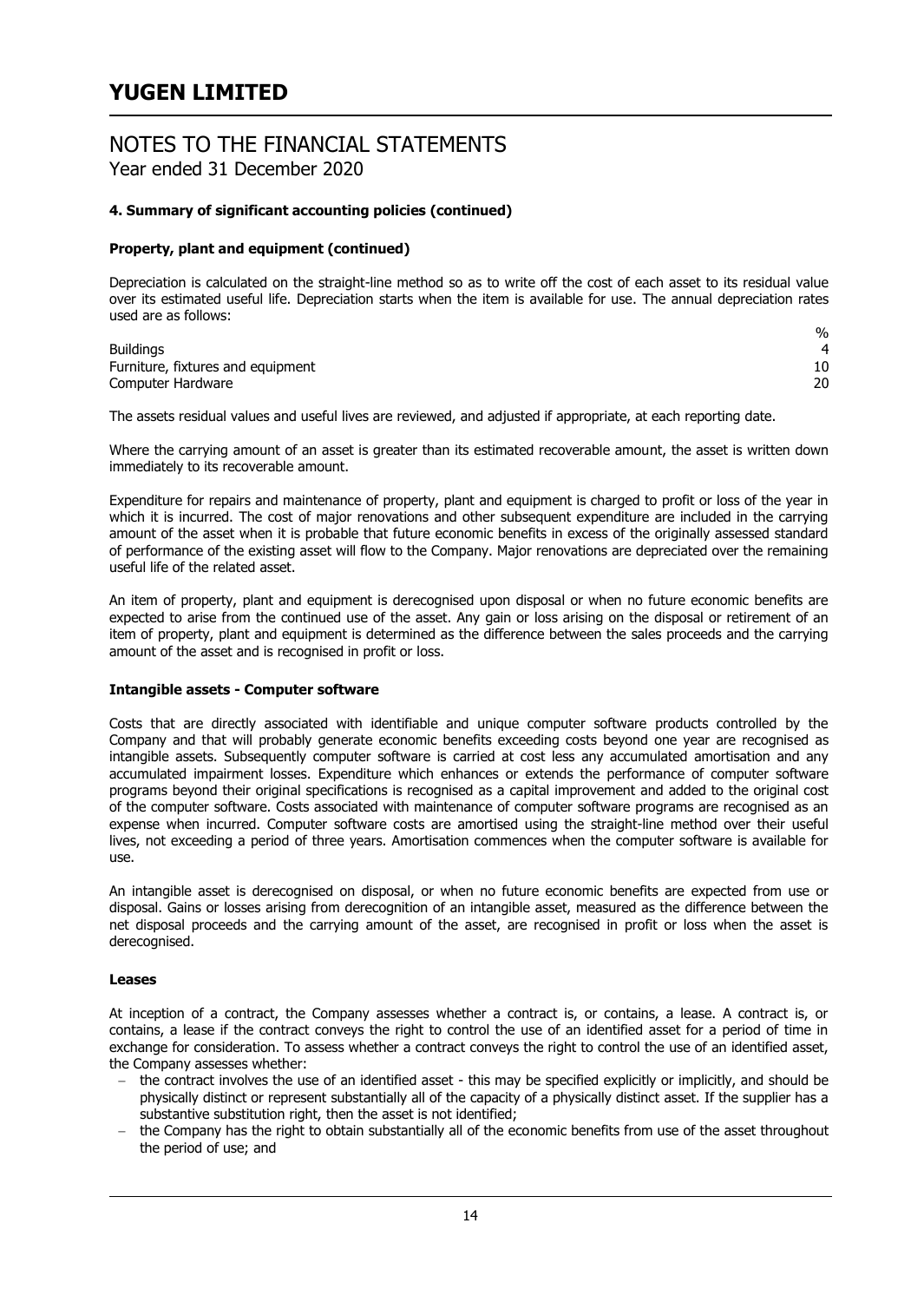#### **4. Summary of significant accounting policies (continued)**

#### **Leases (continued)**

- $-$  the Company has the right to direct the use of the asset. The Company has this right when it has the decision-making rights that are most relevant to changing how and for what purpose the asset is used. In rare cases where the decision about how and for what purpose the asset is used is predetermined, the Company has the right to direct the use of the asset if either:
	- $-$  the Company has the right to operate the asset; or
	- the Company designed the asset in a way that predetermines how and for what purpose it will be used.

At inception or on reassessment of a contract that contains a lease component, the Company allocates the consideration in the contract to each lease component on the basis of their relative stand-alone prices. However, for the leases of land and buildings in which it is a lessee, the Company has elected not to separate non-lease components and account for the lease and non-lease components as a single lease component.

#### The Company as lessor

To classify each lease, the Company makes an overall assessment of whether the lease transfers substantially all of the risks and rewards incidental to ownership of the underlying asset. If this is the case, then the lease is a finance lease; if not, then it is an operating lease. As part of this assessment, the Company considers certain indicators such as whether the lease is for the major part of the economic life of the asset.

When the Company is an intermediate lessor, it accounts for its interests in the head lease and the sub-lease separately. It assesses the lease classification of a sub-lease with reference to the right-of-use asset arising from the head lease, not with reference to the underlying asset. If a head lease is a short-term lease to which the Company applies the exemption described above, then it classifies the sub-lease as an operating lease.

If an arrangement contains lease and non-lease components, the Company applies IFRS 15 to allocate the consideration in the contract.

The Company recognises lease payments received under operating leases as income on a straight-line basis over the lease term as part of revenue-fuels terminal storage fees.

#### The Company as lessee

The Company recognises a right-of-use asset and a lease liability at the lease commencement date. The right-of-use asset is initially measured at cost, which comprises the initial amount of the lease liability adjusted for any lease payments made at or before the commencement date, plus any initial direct costs incurred and an estimate of costs to dismantle and remove the underlying asset or to restore the underlying asset or the site on which it is located, less any lease incentives received.

The right-of-use asset is subsequently depreciated using the straight-line method from the commencement date to the earlier of the end of the useful life of the right-of-use asset or the end of the lease term. The estimated useful lives of the right-of-use assets are determined on the same basis as those of property and equipment. In addition, the right-of-use asset is periodically reduced by impairment losses, if any, and adjusted for certain remeasurements of the lease liability.

The lease liability is initially measured at the present value of the lease payments that are not paid at the commencement date, discounted using the interest rate implicit in the lease or, if that rate cannot be readily determined, the Company's incremental borrowing rate.

Lease payments included in the measurement of the lease liability comprise the following:

- fixed payments, including in-substance fixed payments;
- variable lease payments that depend on an index or a rate, initially measured using the index or rate as at the commencement date;
- amounts expected to be payable under a residual value guarantee; and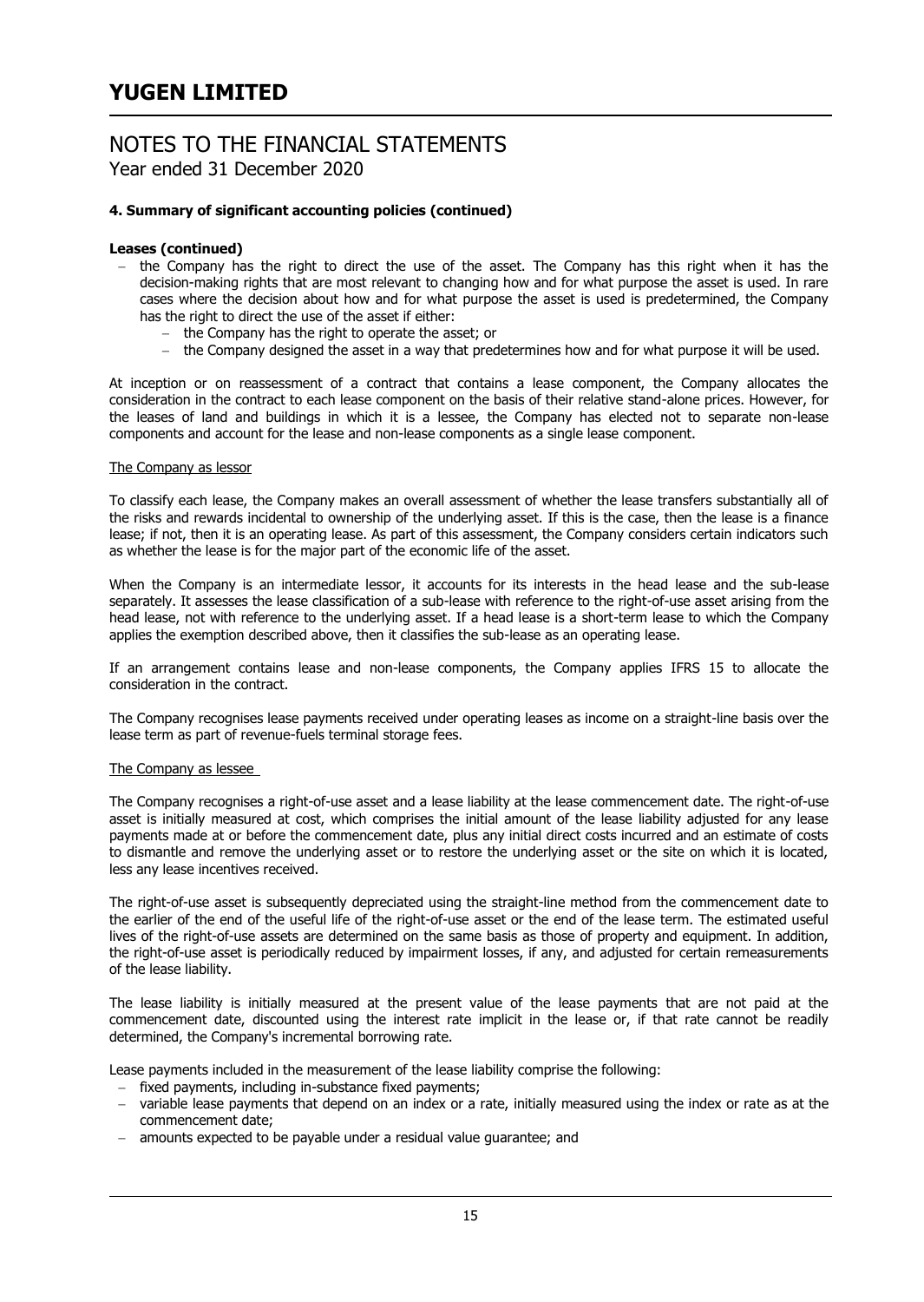#### **4. Summary of significant accounting policies (continued)**

#### **Leases (continued)**

- the exercise price under a purchase option that the Company is reasonably certain to exercise, lease payments in an optional renewal period if the Company is reasonably certain to exercise an extension option, and penalties for early termination of a lease unless the Company is reasonably certain not to terminate early.

The lease liability is measured at amortised cost using the effective interest method. It is remeasured when there is a change in future lease payments arising from a change in an index or rate, if there is a change in the Company's estimate of the amount expected to be payable under a residual value guarantee, or if the Company changes its assessment of whether it will exercise a purchase, extension or termination option.

When the lease liability is remeasured in this way, a corresponding adjustment is made to the carrying amount of the right-of-use asset, or is recorded in profit or loss if the carrying amount of the right-of-use asset has been reduced to zero.

The Company presents its right-of-use assets that do not meet the definition of investment property in 'Property, plant and equipment' in the statement of financial position.

#### Short-term leases and leases of low-value assets

The Company has elected not to recognise the right of use assets and lease liabilities for short term leases that have a lease term of 12 months or less and leases of low value assets (i.e. IT equipment, office equipment etc.). The Company recognises the lease payments associated with these leases as an expense on a straight line basis (and over the lease term for low value assets where applicable).

#### **Impairment of non-financial assets**

Assets that have an indefinite useful life are not subject to amortisation and are tested annually for impairment. Assets that are subject to depreciation or amortisation are reviewed for impairment whenever events or changes in circumstances indicate that the carrying amount may not be recoverable. An impairment loss is recognised for the amount by which the asset's carrying amount exceeds its recoverable amount. The recoverable amount is the higher of an asset's fair value less costs to sell and value in use. For the purposes of assessing impairment, assets are grouped at the lowest levels for which there are separately identifiable cash flows (cash-generating units). Non financial assets, other than goodwill, that have suffered an impairment are reviewed for possible reversal of the impairment at each reporting date.

#### **Financial instruments**

#### **Financial assets - Classification**

Financial assets and financial liabilities are recognised in the Company's statement of financial position when the Company becomes a party to the contractual provisions of the instrument.

Financial assets are classified, at initial recognition, as subsequently measured at amortised cost, fair value through other comprehensive income (OCI), and fair value through profit or loss.

The classification of financial assets at initial recognition depends on the financial asset's contractual cash flow characteristics and the Company's business model for managing them. In order for a financial asset to be classified and measured at amortised cost or fair value through OCI, it needs to give rise to cash flows that are 'solely payments of principal and interest (SPPI)' on the principal amount outstanding. This assessment is referred to as the SPPI test and is performed at an instrument level.

The Company's business model for managing financial assets refers to how it manages its financial assets in order to generate cash flows. The business model determines whether cash flows will result from collecting contractual cashflows, selling the financial assets, or both.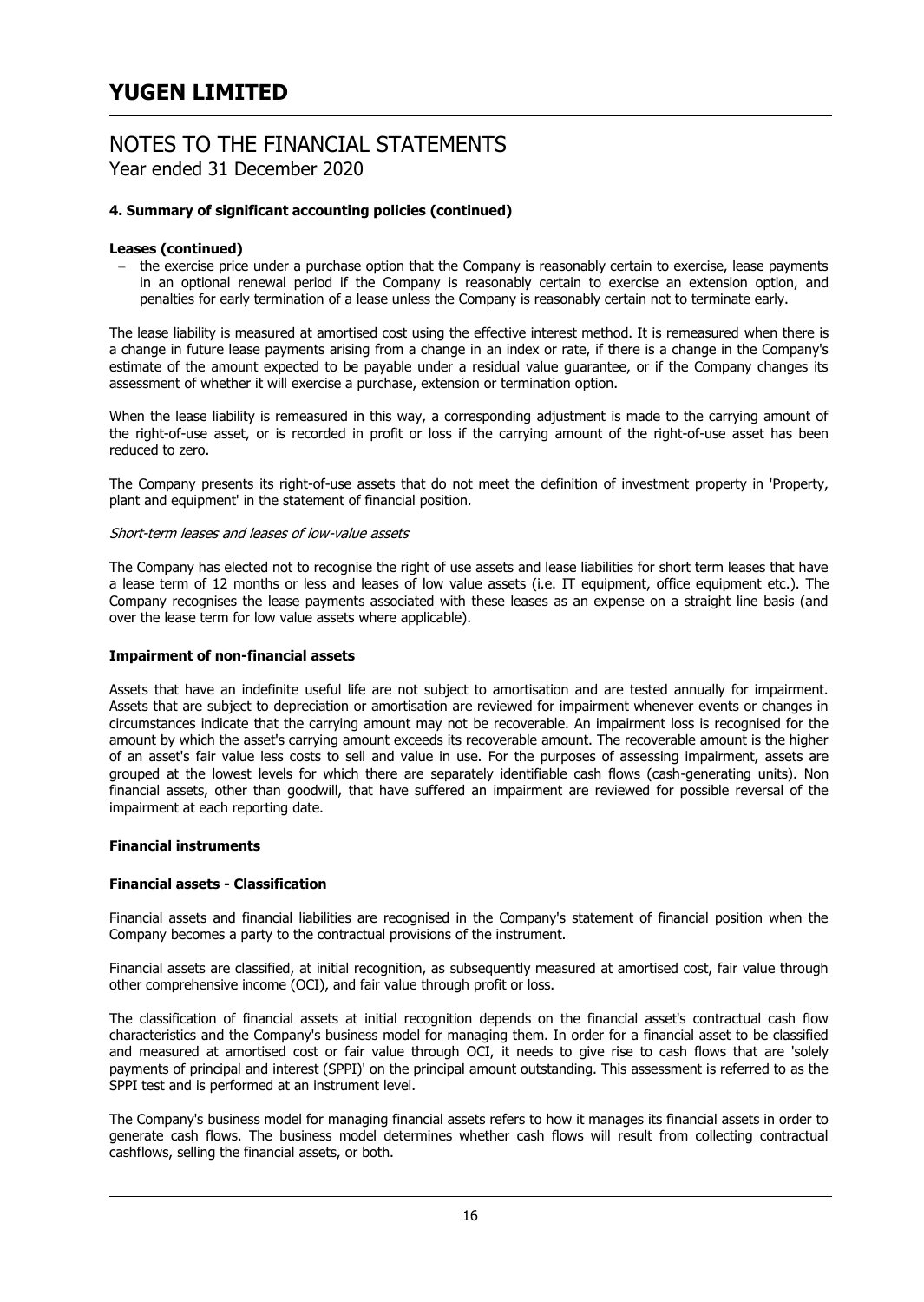**4. Summary of significant accounting policies (continued)**

#### **Financial instruments (continued)**

#### **Financial assets - Classification (continued)**

Purchases or sales of financial assets that require delivery of assets within a time frame established by regulation or convention in the market place (regular way trades) are recognised on the trade date, i.e., the date that the Company commits to purchase or sell the asset.

#### **Subsequent Measurement**

For purposes of subsequent measurement, financial assets are classified in three categories: • Financial assets at fair value through profit or loss • Financial assets at amortised cost (debt instruments) • Financial assets designated at fair value through OCI with no recycling of cumulative gains and losses upon derecognition (equity instruments)

#### **(a) Financial assets at fair value through profit or loss**

Financial assets at fair value through profit or loss include financial assets held for trading, financial assets designated upon initial recognition at fair value through profit or loss, or financial assets mandatorily required to be measured at fair value. Financial assets are classified as held for trading if they are acquired for the purpose of selling or repurchasing in the near term.

Derivatives are also categorised as 'held for trading' unless they are designated as hedges. Assets in this category are classified as current assets if they are either held for trading or are expected to be realised within 12 months of the end of the reporting period, otherwise they are classified as non-current. Financial assets with cash flows that are not solely payments of principal and interest are classified and measured at fair value through profit or loss, irrespective of the business model.

#### **(b) Financial assets at amortised cost**

The Company measures financial assets at amortised cost if both of the following conditions are met: a) the financial asset is held within a business model with the objective to hold financial assets in order to collect contractual cash flows and b) the contractual terms of the financial asset give rise on specified dates to cash flows that are solely payments of principal and interest on the principal amount outstanding. Financial assets at amortised cost are subsequently measured using the effective interest (EIR) method and are subject to impairment. Gains and losses are recognised in profit or loss when the asset is derecognised, modified or impaired.

#### **(c) Financial assets at fair value through OCI with no recycling of cumulative gains and losses uponderecognition (equity instruments)**

Upon initial recognition, the Company can elect to classify irrevocably its equity investments as equity instruments designated at fair value through OCI when they meet the definition of equity under IAS 32 Financial Instruments: Presentation and are not held for trading. The classification is determined on an instrument by instrument basis. Gains and losses on these financial assets are never recycled to profit or loss. Dividends are recognised as other income in the statement of profit or loss when the right of payment has been established, except when the Company benefits from such proceeds as a recovery of part of the cost of the financial asset, in which case, such gains are recorded in OCI. Equity instruments designated at fair value through OCI are not subject to impairment assessment.

#### **Cash and cash equivalents**

For the purposes of the statement of cash flows, cash and cash equivalents include cash at banks.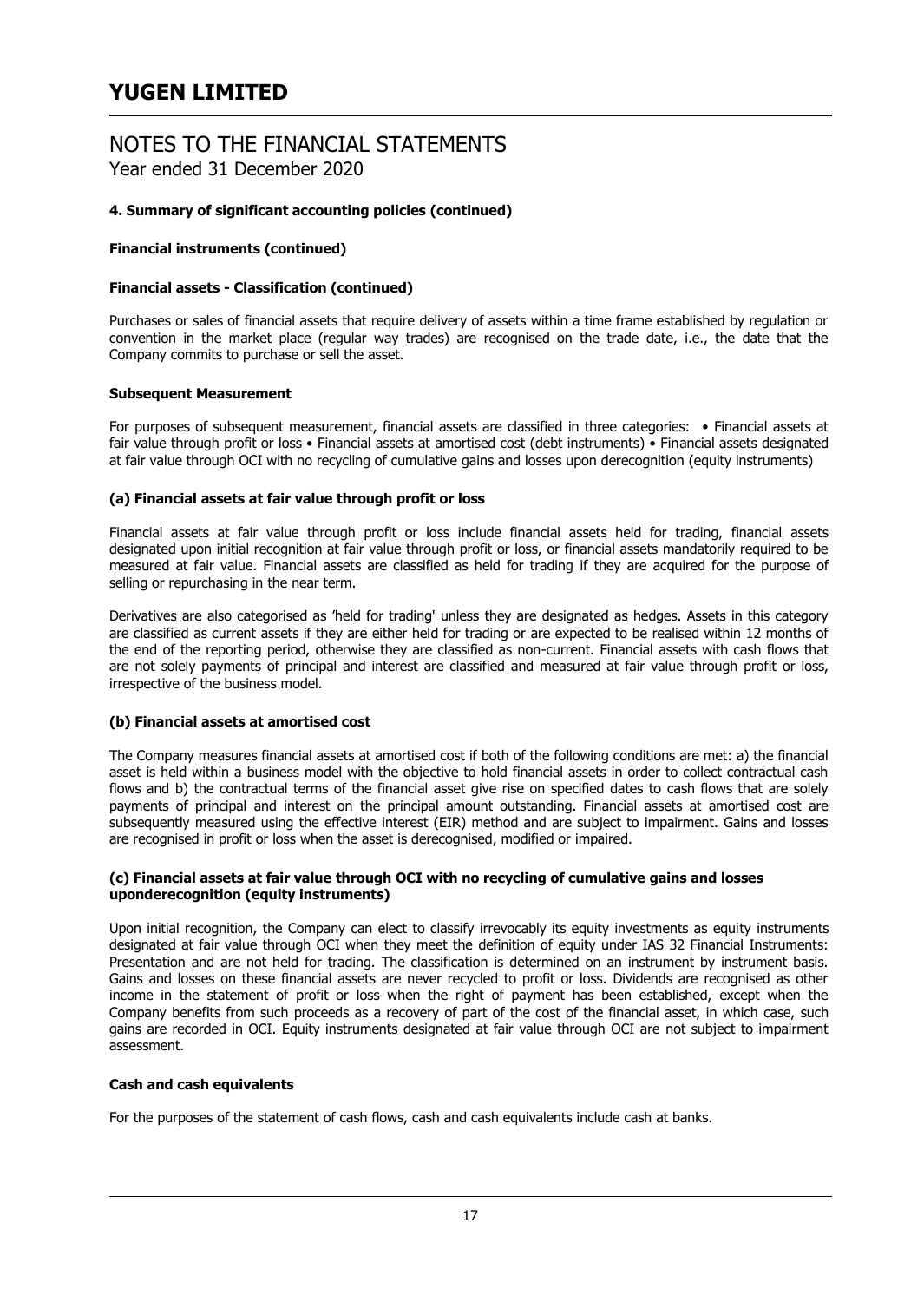#### **4. Summary of significant accounting policies (continued)**

#### **Financial instruments (continued)**

#### **Trade receivables**

Trade receivables are amounts due from customers for services performed in the ordinary course of business. If collection is expected in one year or less (or in the normal operating cycle of the business if longer), they are classified as current assets. If not, they are presented as non-current assets. Trade receivables are recognised initially at fair value and subsequently measured at amortised cost using the effective interest method, less loss allowance.

Trade receivables are recognised initially at the amount of consideration that is unconditional unless they contain significant financing components, in which case they are recognised at fair value. The Company holds the trade receivables with the objective to collect the contractual cash flows and therefore measures them subsequently at amortised cost using the effective interest method.

Trade receivables are also subject to the impairment requirements of IFRS 9.The Company applies the IFRS 9 simplified approach to measuring expected credit losses which uses a lifetime expected loss allowance for all trade receivables. See note 6, Credit risk section.

Trade receivables are written off when there is no reasonable expectation of recovery. Indicators that there is no reasonable expectation of recovery include, amongst others, the failure of a debtor to engage in a repayment plan with the Company, and a failure to make contractual payments for a period of greater than 180 days past due.

#### **Derecognition of financial assets and liabilities**

#### Financial assets

A financial asset (or, where applicable a part of a financial asset or part of a group of similar financial assets) is derecognised when:

- the rights to receive cash flows from the asset have expired;
- the Company retains the right to receive cash flows from the asset, but has assumed an obligation to pay them in full without material delay to a third party under a 'pass through' arrangement; or
- the Company has transferred its rights to receive cash flows from the asset and either (a) has transferred substantially all the risks and rewards of the asset, or (b) has neither transferred nor retained substantially all the risks and rewards of the asset, but has transferred control of the asset.

#### Financial liabilities

A financial liability is derecognised when the obligation under the liability is discharged or cancelled or expires.

When an existing financial liability is replaced by another from the same lender on substantially different terms, or the terms of an existing liability are substantially modified, such an exchange or modification is treated as a derecognition of the original liability and the recognition of a new liability, and the difference in the respective carrying amounts is recognised in profit or loss.

#### **Offsetting financial instruments**

Financial assets and financial liabilities are offset and the net amount reported in the statement of financial position if, and only if, there is a currently enforceable legal right to offset the recognised amounts and there is an intention to settle on a net basis, or to realise the asset and settle the liability simultaneously. This is not generally the case with master netting agreements, and the related assets and liabilities are presented gross in the statement of financial position.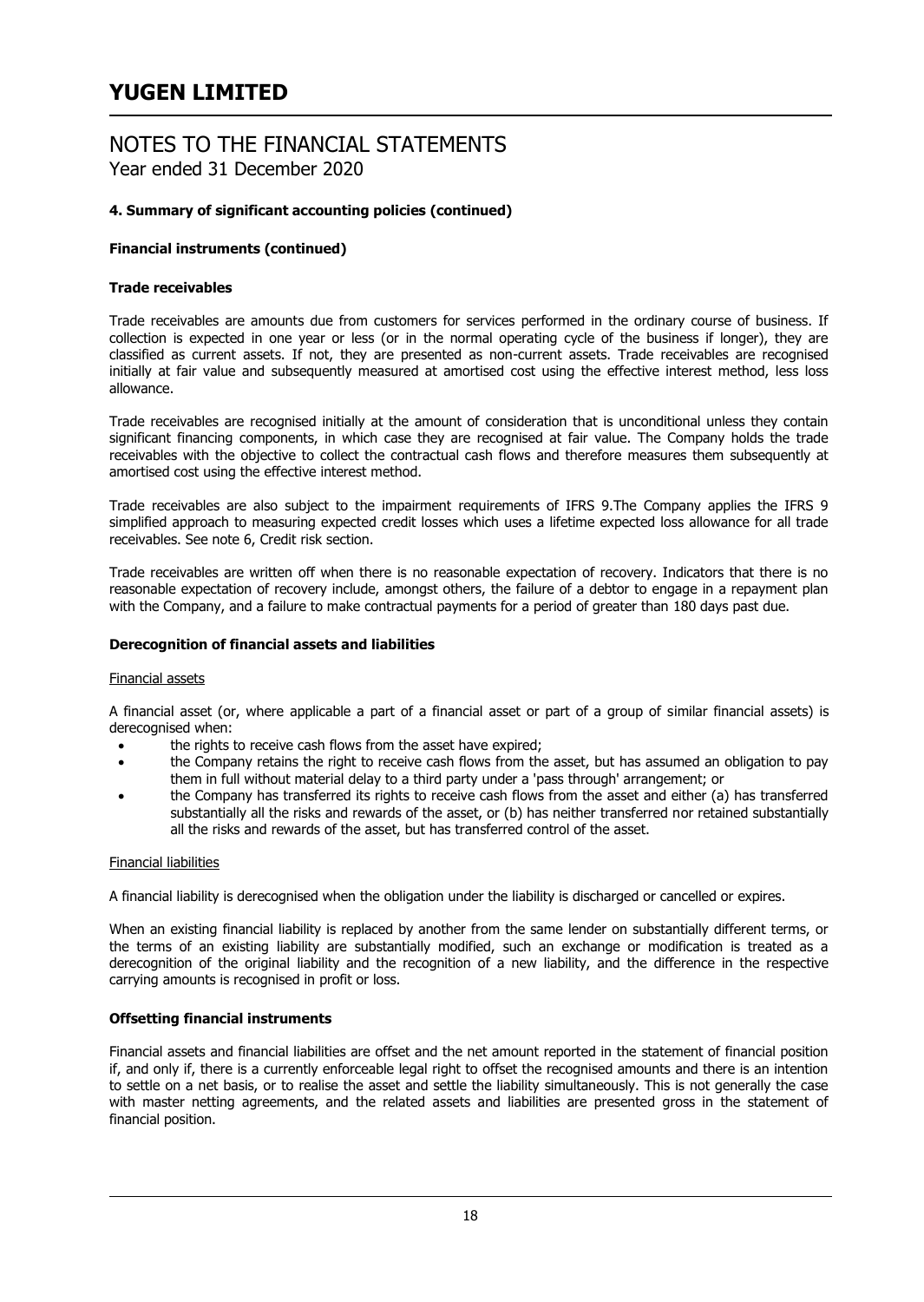#### **4. Summary of significant accounting policies (continued)**

#### **Share capital**

Ordinary shares are classified as equity. The difference between the fair value of the consideration received by the Company and the nominal value of the share capital being issued is taken to the share premium account.

#### **Provisions**

Provisions are recognised when the Company has a present legal or constructive obligation as a result of past events, it is probable that an outflow of resources will be required to settle the obligation, and a reliable estimate of the amount can be made. Where the Company expects a provision to be reimbursed, for example under an insurance contract, the reimbursement is recognised as a separate asset but only when the reimbursement is virtually certain.

#### **Non-current liabilities**

Non-current liabilities represent amounts that are due more than twelve months from the reporting date.

#### **Comparatives**

Where necessary, comparative figures have been adjusted to conform to changes in presentation in the current year.

#### **5. New accounting pronouncements**

#### **Standards issued but not yet effective**

Up to the date of approval of the financial statements, certain new standards, interpretations and amendments to existing standards have been published that are not yet effective for the current reporting period and which the Company has not early adopted, as follows:

#### **(i) Issued by the IASB and adopted by the European Union**

- Amendment to IFRS 3 Business Combinations (issued on 22 October 2018) (effective for annual periods beginning on or after 1 January 2020)
- Amendments to IFRS 9, IAS 39 and IFRS17: Interest Rate Benchmark Reform Phase 1 (issued on 26 September 2019) (effective for annual periods beginning on or after 1 January 2020).
- Amendments to IFRS 16 Leases Covid 19 Related Rent Concessions (issued on 28 May 2020) (effective for annual periods beginning on or after 1 June 2020).
- IAS 1 Presentation of Financial Statements and IAS 8 Accounting Policies, Changes, in Accounting Estimates and Errors: Definition of ''material'' (Amendements)

#### **(ii) Issued by the IASB but not yet adopted by the European Union**

- Interest Rate Benchmark Reform Phase 2 IFRS 9, IAS 39, IFRS17, IFRS 4, IFRS 16 (Amendments)
- Amendments to IAS 1 Presentation of Financial Statements: Classification of Liabilities as Current or Non current (issued on 23 January 2020) (effective for annual periods beginning on or after 1 January 2022).
- Amendments to IFRS 3 Business Combinations; IAS 16 Property, Plant and Equipment; IAS 37 Provisions, Contingent Liabilities and Contingent Assets; Annual Improvements 2018 2020 (All issued 14 May 2020) (effective for annual periods beginning on or after 1 January 2022).

The above are expected to have no significant impact on the Company's financial statements when they become effective.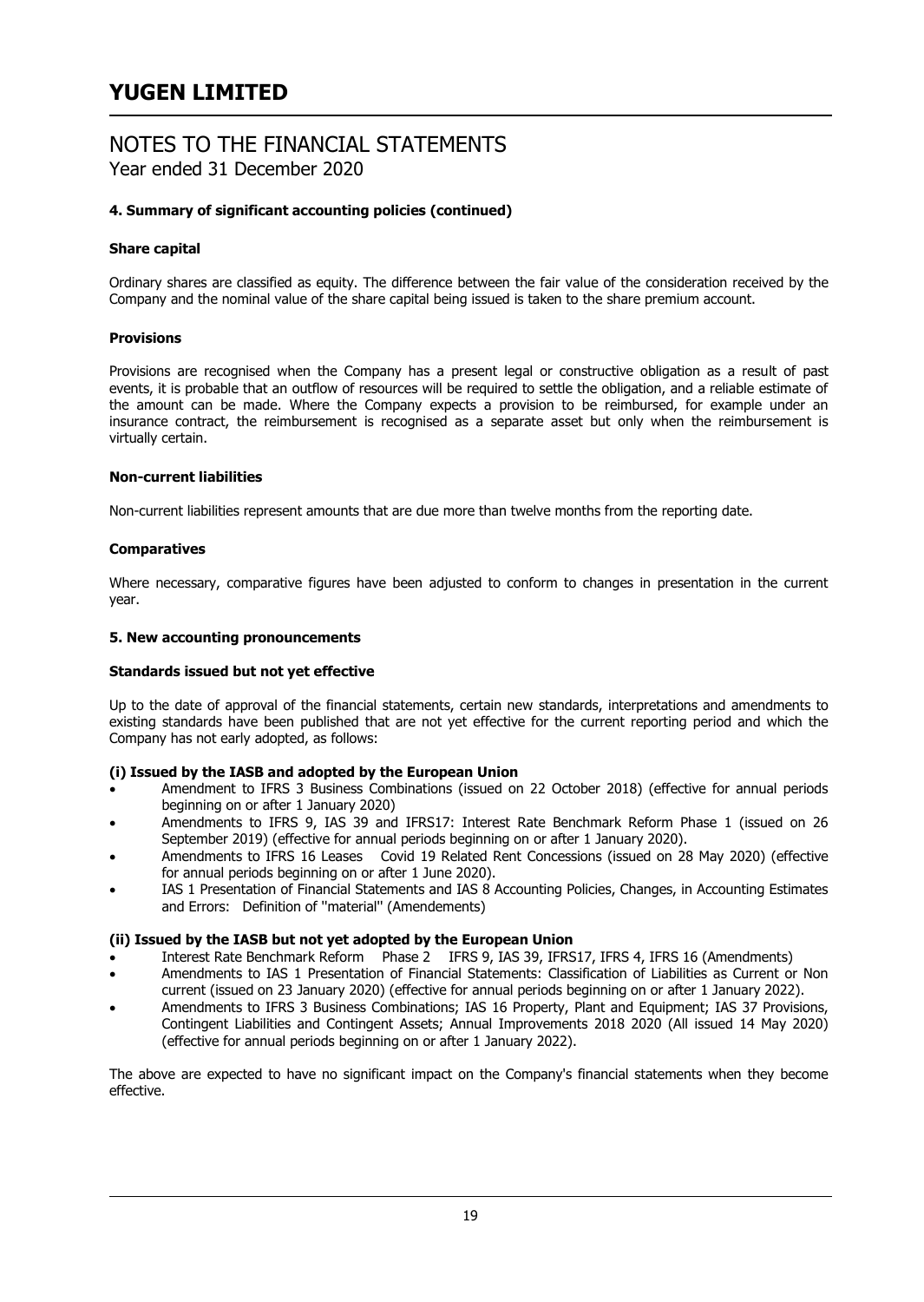#### **6. Financial risk management**

#### **Financial risk factors**

The Company is exposed to credit risk, liquidity risk and capital risk management arising from the financial instruments it holds. The risk management policies employed by the Company to manage these risks are discussed below:

#### **6.1 Credit risk**

Credit risk arises when a failure by counter parties to discharge their obligations could reduce the amount of future cash inflows from financial assets on hand at the reporting date. The Company has policies in place to ensure that services are made to customers with an appropriate credit history and monitors on a continuous basis the ageing profile of its receivables and cash and cash equivalents.

#### **6.2 Liquidity risk**

Liquidity risk is the risk that the Company will encounter difficulty in meeting its obligations associated with financial liabilities. The Company has established procedures with the objective of maintaining a balance between continuity of funding and flexibility through the financial support of its shareholder. During the year, the shareholder contributed additional share capital for the investment needs of the Company.

#### **6.3 Capital risk management**

Capital includes equity shares and share premium.

The Company manages its capital to ensure that it will be able to continue as a going concern while maximising the return to shareholders through the optimisation of the debt and equity balance. The Company's overall strategy remains unchanged from last year.

#### **Fair value estimation**

The fair values of the Company's financial assets and liabilities approximate their carrying amounts at the reporting date.

#### **7. Critical accounting estimates, judgments and assumptions**

The preparation of the Company's financial statements requires Management to make judgments, estimates and assumptions that affect the reported amounts of revenues, expenses, assets and liabilities, and the disclosure of contingent liabilities, at the reporting date. However, uncertainty about these assumptions and estimates could result in outcomes that could require a material adjustment to the carrying amount of the asset or liability affected in the future.

#### **Judgments**

In the process of applying the Company's accounting policies, Management has made the following judgments, apart from those involving estimations, which had the most significant effect on the amounts recognised in the financial statements:

#### **Income taxes**

Significant judgment is required in determining the provision for income taxes. There are transactions and calculations for which the ultimate tax determination is uncertain during the ordinary course of business. The Company recognises liabilities for anticipated tax audit issues based on estimates of whether additional taxes will be due. Where the final tax outcome of these matters is different from the amounts that were initially recorded, such differences will impact the income tax and deferred tax provisions in the period in which such determination is made.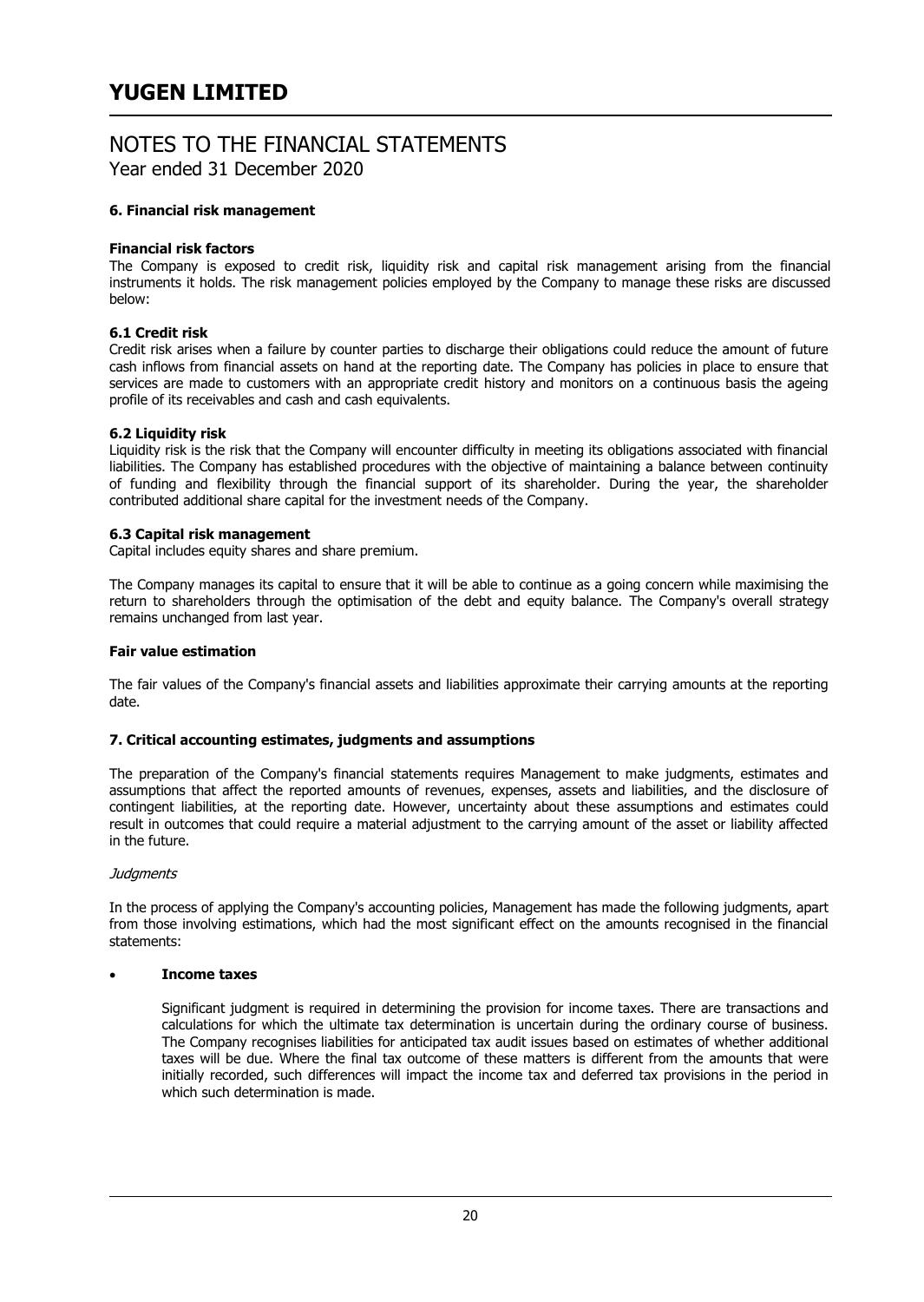# NOTES TO THE FINANCIAL STATEMENTS

Year ended 31 December 2020

#### **7. Critical accounting estimates, judgments and assumptions (continued)**

#### **Impairment of non-financial assets**

The impairment test is performed using the discounted cash flows expected to be generated through the use of non-financial assets, using a discount rate that reflects the current market estimations and the risks associated with the asset. When it is impractical to estimate the recoverable amount of an asset, the Company estimates the recoverable amount of the cash generating unit in which the asset belongs to.

#### **Determination of the lease term**

In determining the lease term, Management considers all facts and circumstances that create an economic incentive to exercise an extension option, or not exercise a termination option. Extension options (or periods after termination options) are only included in the lease term if the lease is reasonably certain to be extended (or not terminated). The lease term is reassessed if an option is actually exercised (or not exercised) or the Company becomes obliged to exercise (or not exercise) it. The assessment of reasonable certainty is only revised if a significant event or a significant change in circumstances occurs, which affects this assessment, and that is within the control of the lessee.

#### **8. Revenue**

|                                    | 2020      | 2019 |
|------------------------------------|-----------|------|
|                                    |           | €    |
| Fuels Terminal Handling Fees       | 331.767   |      |
| <b>Fuels Terminal Income Other</b> | 219.192   |      |
| <b>Fuels Terminal Storage Fees</b> | 1.177.500 |      |
|                                    | 1.728.459 |      |

#### **9. Administration expenses**

|                                        | 2020      | 2019    |
|----------------------------------------|-----------|---------|
|                                        | €         | €       |
| Electricity                            | 85.732    |         |
| Water supply and cleaning              | 12.834    |         |
| Insurance                              | 65.000    |         |
| Maintenance                            | 38,508    |         |
| Sundry expenses                        | 37.281    | 1.100   |
| Telephone and postage                  | 9.271     |         |
| Staff uniforms                         | 15.181    |         |
| Auditors' remuneration                 | 5.900     | 4.620   |
| Legal fees and other professional fees | 188.481   | 89.186  |
| Management fees (Note 21)              | 337.000   |         |
| Security                               | 37.842    |         |
| Contractors                            | 22.478    |         |
| Depreciation (Note 13)                 | 862.056   | 49.150  |
|                                        | 1.717.564 | 144.056 |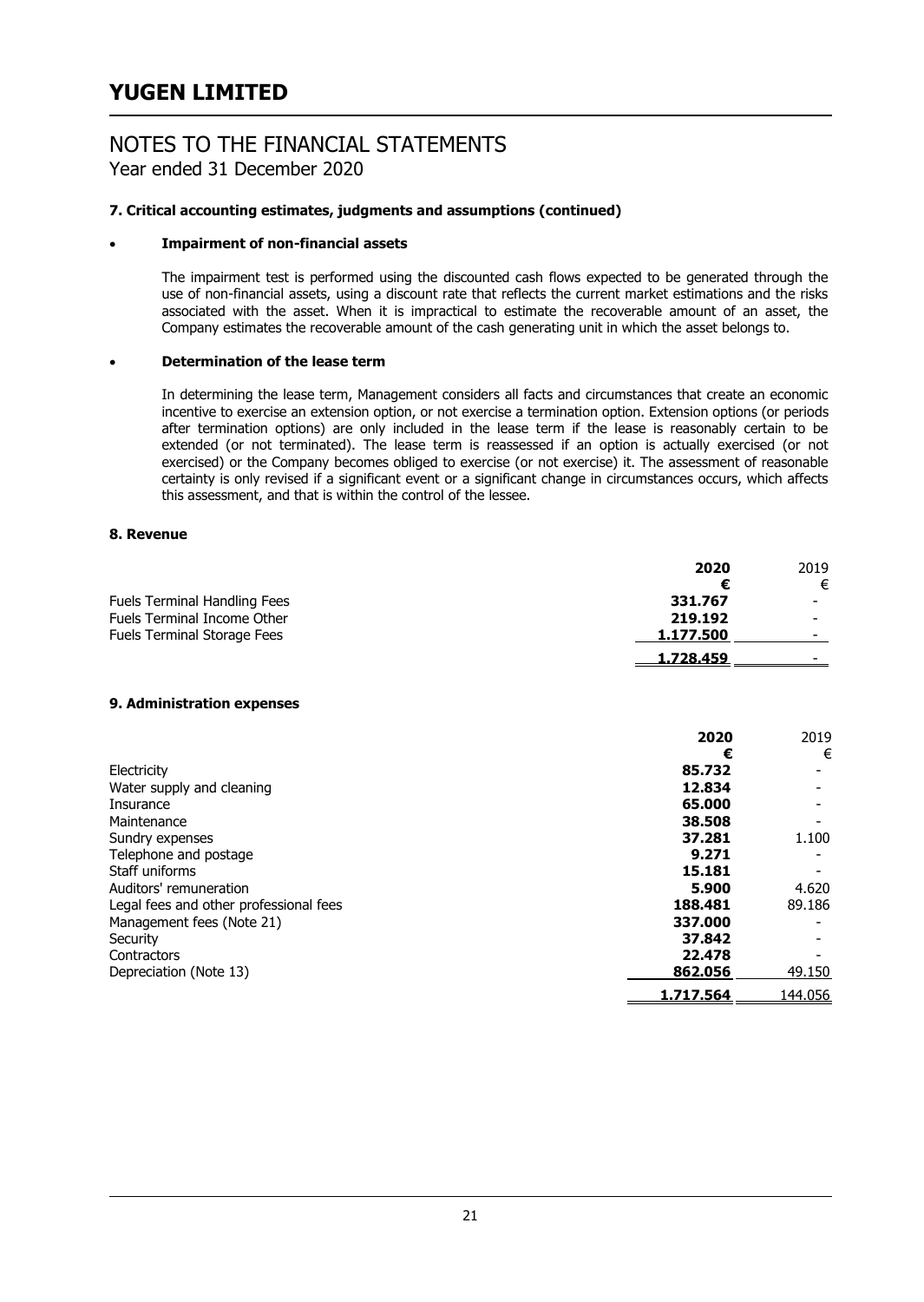#### **10. Expenses by nature**

|                                        | 2020      | 2019    |
|----------------------------------------|-----------|---------|
|                                        | €         | €       |
| Throughput fee                         | 199.266   | ۰.      |
| Auditors' remuneration                 | 5.900     | 4.620   |
| Legal fees and other professional fees | 188.481   | 89.186  |
| Depreciation                           | 862.056   | 49.150  |
| Other expenses                         | 670.840   | 90.287  |
| <b>Total expenses</b>                  | 1.926.543 | 233.243 |

Throughput fee arises from the usage of the pipeline from a third party used to unload fuel from the delivering vessel to the Fuels Terminal owned by the Company.

#### **11. Finance costs**

|                                                 | 2020<br>€      | 2019<br>€ |
|-------------------------------------------------|----------------|-----------|
| Net foreign exchange losses                     | $\blacksquare$ | 2.076     |
| Interest expense on lease liabilities (Note 19) | 96.118         | 97.107    |
| Sundry finance expenses                         | 8.964          | 4.478     |
| <b>Finance costs</b>                            | 105.082        | 103.661   |

#### **12. Tax**

The tax on the Company's results before tax differs from theoretical amount that would arise using the applicable tax rates as follows:

|                                                                                                                                                                                                       | 2020                                       | 2019                                 |
|-------------------------------------------------------------------------------------------------------------------------------------------------------------------------------------------------------|--------------------------------------------|--------------------------------------|
| Loss before tax                                                                                                                                                                                       | €<br>(293.453)                             | €<br><u>(247.718)</u>                |
| Tax calculated at the applicable tax rates<br>Tax effect of expenses not deductible for tax purposes<br>Tax effect of allowances and income not subject to tax<br>Tax effect of tax loss for the year | (36.682)<br>119.772<br>(115.674)<br>32.584 | (30.965)<br>6.579<br>(132)<br>24.518 |
| <b>Tax charge</b>                                                                                                                                                                                     |                                            |                                      |

The corporation tax rate is 12,5%.

Under certain conditions interest income may be subject to defence contribution at the rate of 30%. In such cases this interest will be exempt from corporation tax. In certain cases, dividends received from abroad may be subject to defence contribution at the rate of 17%.

Due to tax losses sustained in the year, no tax liability arises on the Company. Under current legislation, tax losses may be carried forward and be set off against taxable income of the five succeeding years. As at 31 December 2020 no deferred asset is recognised in the statement of financial position relating to the balance of tax losses carried forward since management does not anticipate that sufficient taxable profits will be earned, in the five succeeding years, to utilise these tax losses. As at 31 December 2020, the balance of tax losses carried forward amounted to approximately €57.000.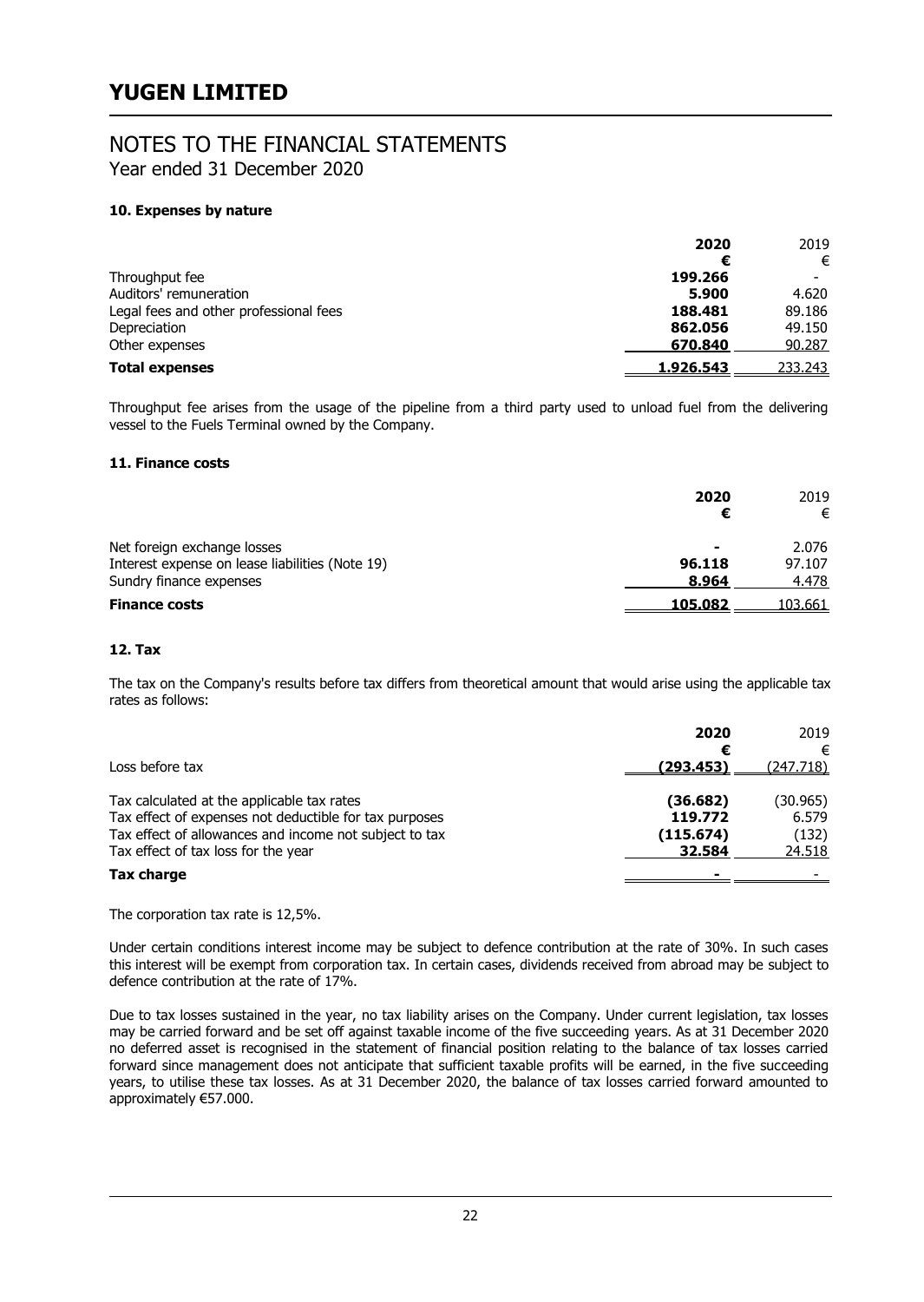#### **13. Property, plant and equipment**

|                                    | <b>Buildings</b> | construction equipment | <b>Property Furniture,</b><br>under fixtures and | <b>Computer</b><br><b>Equipment</b> | <b>Total</b>      |
|------------------------------------|------------------|------------------------|--------------------------------------------------|-------------------------------------|-------------------|
|                                    | €                | €                      | €                                                | €                                   | €                 |
| Cost                               |                  |                        |                                                  |                                     |                   |
| Balance at 1 January 2019          |                  | 1.024.800              |                                                  |                                     | 1.024.800         |
| <b>Additions</b>                   |                  | 23.292.191             |                                                  |                                     | 23.292.191        |
| Balance at 31 December 2019/1      |                  |                        |                                                  |                                     |                   |
| January 2020                       | ۰                | 24.316.991             |                                                  |                                     | 24.316.991        |
| <b>Additions</b>                   | 1.222.471        |                        | 4.615.458                                        | 2.500                               | 5.840.429         |
| <b>Transfer</b>                    | 8.263.872        | <u>(24.316.991)</u>    | 16.053.119                                       |                                     |                   |
| <b>Balance at 31 December 2020</b> | 9.486.343        |                        | <u>- 20.668.577</u>                              | 2.500                               | 30.157.420        |
| <b>Depreciation</b>                |                  |                        |                                                  |                                     |                   |
| Charge for the year                | 126.051          |                        | 683.662                                          | 168                                 | 809.881           |
| <b>Balance at 31 December 2020</b> | 126.051          | ۰.                     | 683.662                                          | 168                                 | 809.881           |
| Net book amount                    |                  |                        |                                                  |                                     |                   |
| <b>Balance at 31 December 2020</b> | 9.360.292        |                        | 19,984,915                                       | 2.332                               | 29.347.539        |
| <b>Balance at 31 December 2019</b> |                  | 24.316.991             |                                                  |                                     | <u>24.316.991</u> |

During 2019, property under contruction relates to the new fuels terminal which was under construction at the Vasiliko area. In August 2020 the construction was completed and the new fuel terminal commenced its operations.

The land on which the buildings are located is leased from the Republic of Cyprus (refer to note 14 and note 19).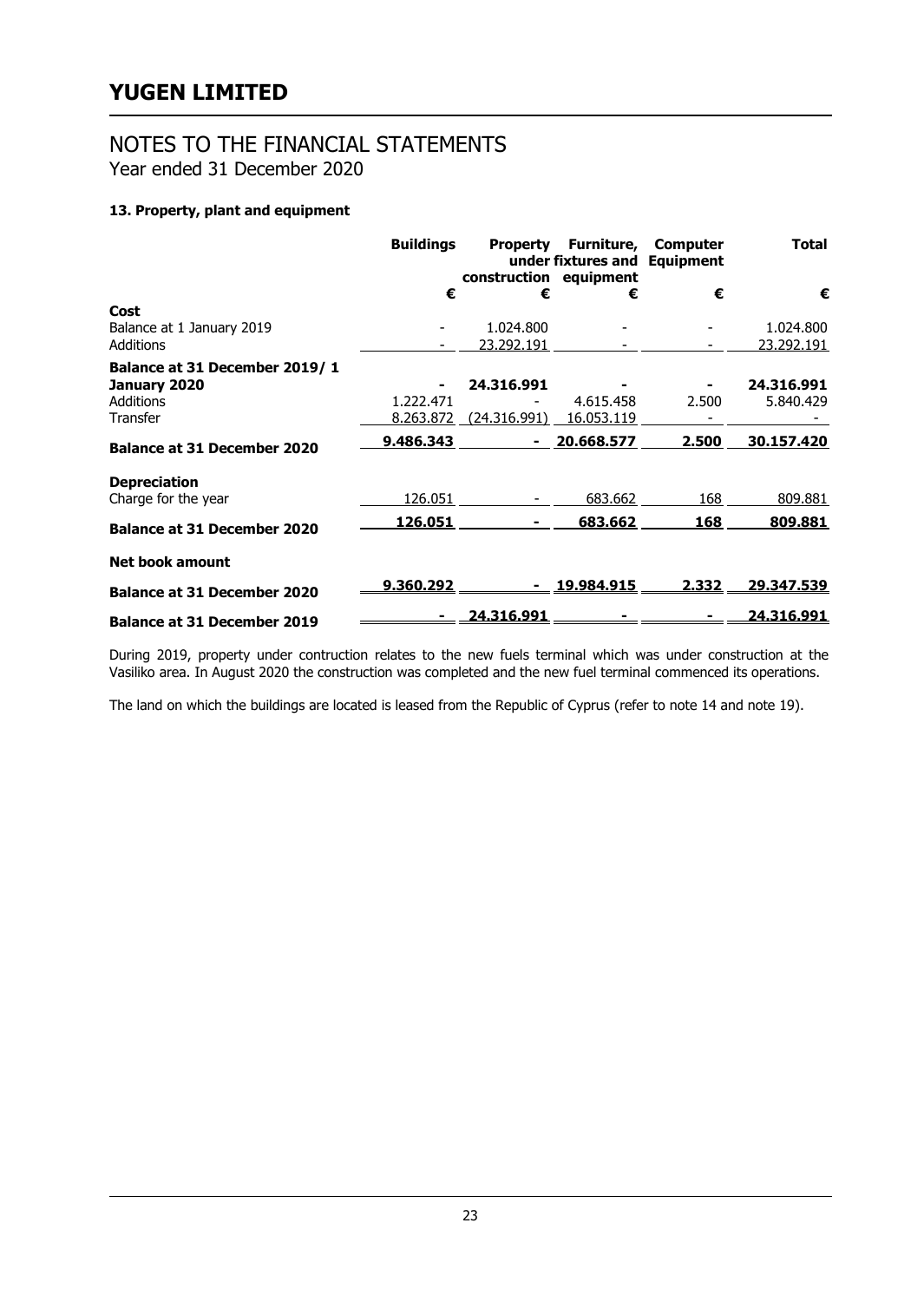#### **14. Right-of-use assets**

|                                                                   | Land<br>€        |
|-------------------------------------------------------------------|------------------|
| Cost<br><b>Additions</b>                                          | 1.621.935        |
| Balance at 31 December 2019/ 1 January 2020                       | <u>1.621.935</u> |
| <b>Balance at 31 December 2020</b>                                | 1.621.935        |
| <b>Depreciation</b><br>Charge for the year                        | 49.150           |
| Balance at 31 December 2019/1 January 2020<br>Charge for the year | 49.150<br>49.150 |
| <b>Balance at 31 December 2020</b>                                | 98.300           |
| Net book amount                                                   |                  |
| <b>Balance at 31 December 2020</b>                                | 1.523.635        |
| <b>Balance at 31 December 2019</b>                                | 1.572.785        |

On 7 December 2018, a land lease agreement was signed between Yugen Limited and the Republic of Cyprus (Ministry of Energy, Commerce and Tourism) for the Energy and Industrial area at Vasiliko. The agreement is for 33 years with an annual rental fee of  $\epsilon$ 112.490 being payable at the beginning of each year.

#### **15. Intangible assets**

|                                               |      | <b>Computer</b><br>software<br>€ |
|-----------------------------------------------|------|----------------------------------|
| Cost<br><b>Additions</b>                      |      | 27.500                           |
| <b>Balance at 31 December 2020</b>            |      | 27.500                           |
| Amortisation<br>Charge for the year (Note 10) |      | 3.025                            |
| <b>Balance at 31 December 2020</b>            |      | 3.025                            |
| <b>Net book amount</b>                        |      |                                  |
| <b>Balance at 31 December 2020</b>            |      | 24.475                           |
| <b>16. Receivables</b>                        |      |                                  |
|                                               | 2020 | 2019                             |
| Refundable VAT                                | €    | €<br>1.552                       |
|                                               |      | 1.552                            |

The exposure of the Company to credit risk and impairment losses in relation to receivables is reported in note 6 of the financial statements.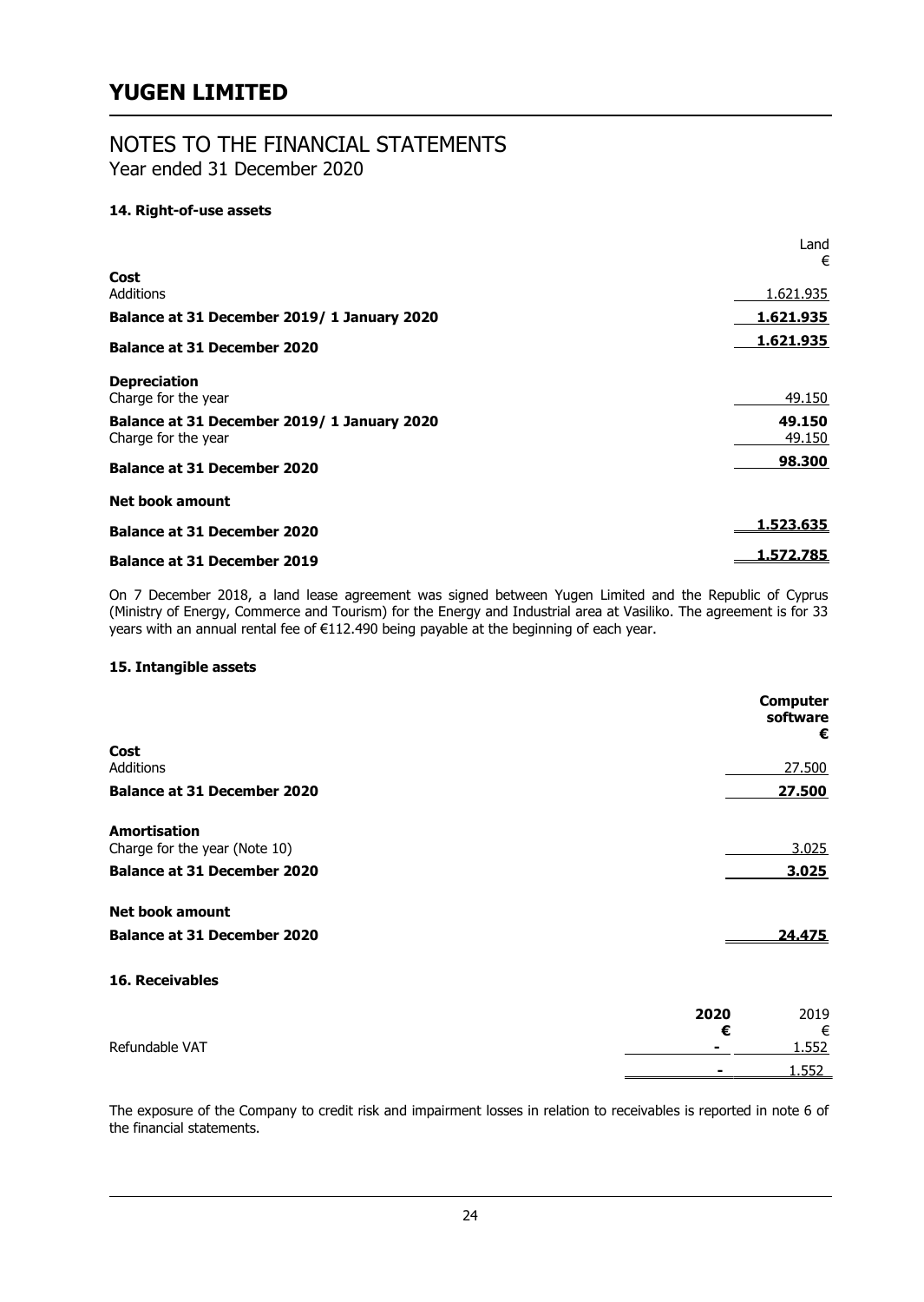#### **17. Cash at bank**

Cash balances are analysed as follows:

|              | 2020      | 2019      |
|--------------|-----------|-----------|
|              |           | €         |
| Cash at bank | 1,513,086 | 3.595.209 |
|              | 1,513,086 | 3.595.209 |

The exposure of the Company to credit risk and impairment losses in relation to cash and cash equivalents is reported in note 6 of the financial statements.

#### **18. Share capital**

| Authorised                                                              | 2020<br>Number of<br>shares | 2020<br>€        | 2019<br>Number of<br>shares | 2019<br>€       |
|-------------------------------------------------------------------------|-----------------------------|------------------|-----------------------------|-----------------|
| Ordinary shares of $E1$ each                                            | 100,000                     | 100.000          | 100.000                     | 100.000         |
| <b>Issued and fully paid</b><br>Balance at 1 January<br>Issue of shares | 50,000<br>14.000            | 50.000<br>14.000 | 1.000<br>49,000             | 1.000<br>49.000 |
| <b>Balance at 31 December</b>                                           | 64.000                      | 64.000           | 50,000                      | 50.000          |

#### **Authorised capital**

On incorporation date the Company's authorised share capital was fixed under its Memorandum of Association at 1.000 ordinary shares at nominal value €1 each. On 18 January 2019, the Company increased the authorised share capital from 1.000 to 10.000 ordinary shares of nominal value of €1 each. On 8 May 2019, the Company further increased the authorised share capital to 100.000 ordinary shares of nominal value of €1 each.

#### Issued capital

During 2019, the Company's issued share capital increased from 1.000 to 50.000 ordinary shares by issuing 49.000 additional ordinary shares of nominal value of €1 each at a premium of €499 per share as follows:

- On 18 January 2019 by issuing 8.000 additional ordinary shares
- On 8 May 2019 by issuing 3.600 additional ordinary shares
- On 30 May 2019 by issuing 8.000 additional ordinary shares
- On 5 September 2019 by issuing 11.400 additional ordinary shares
- On 4 December 2019 by issuing 18.000 additional ordinary shares

During 2020, the Company's issued share capital increased from 50.000 to 64.000 ordinary shares by issuing 14.000 additional ordinary shares of nominal value of €1 each at a premium of €499 per share.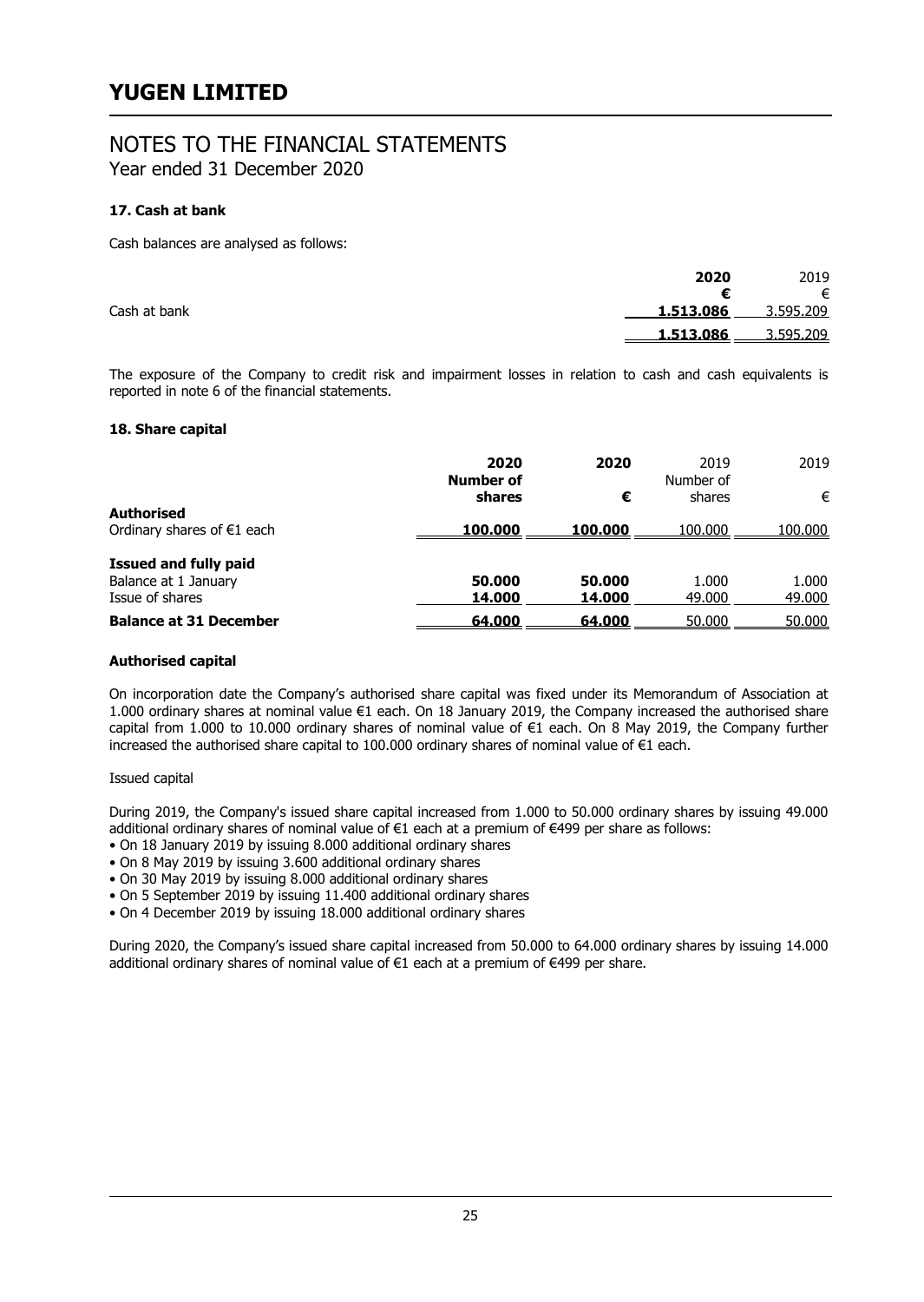#### **19. Lease as lessor**

The following table sets out a maturity analysis of lease payments, showing the undiscounted lease payments to be received after the reporting date.

|                      | 2020<br>€  | 2019<br>€                |
|----------------------|------------|--------------------------|
| Less than one year   | 2.355.000  |                          |
| One to five years    | 12,378,070 |                          |
| More than five years | 84.115.135 |                          |
| <b>Total</b>         | 98.848.205 | $\overline{\phantom{0}}$ |

Rental income recognised by the Company during 2020 was €1.177.500 (2019: NIL)**.**

#### **20. Lease liabilities**

|                                                 | 2020      | 2019      |
|-------------------------------------------------|-----------|-----------|
|                                                 | €         |           |
| Balance at 1 January                            | 1.503.436 | 1.518.819 |
| Interest expense on lease liabilities (Note 11) | 96.118    | 97.107    |
| Repayments                                      | (112.490) | (112.490) |
| <b>Balance at 31 December</b>                   | 1.487.064 | .503.436  |

|                                              |             | Minimum lease payments |           | The present value of minimum<br>lease payments |
|----------------------------------------------|-------------|------------------------|-----------|------------------------------------------------|
|                                              | 2020        | 2019                   | 2020      | 2019                                           |
|                                              | €           | €                      | €         | €                                              |
| Not later than 1 year                        | 112.490     | 112.490                | 17.425    | 16.372                                         |
| Later than 1 year and not later than 5 years | 449.960     | 449.960                | 105.453   | 99,080                                         |
| Later than 5 years                           | 2.812.254   | 2.924.744              | 1.364.186 | 1.387.984                                      |
|                                              | 3.374.704   | 3.487.194              | 1.487.064 | 1.503.436                                      |
| Future finance charges                       | (1.887.640) | (1.983.758)            |           |                                                |
| <b>Present value of lease liabilities</b>    | 1.487.064   | 1.503.436              | 1.487.064 | .503.436                                       |

The cash flows relating to the lease liability are discounted at a rate of 6,25% which reflects the Company's incremental borrowing rate.

On 7 December 2018, a land lease agreement was signed between Yugen Limited and the Republic of Cyprus (Ministry of Energy, Commerce and Tourism) for the Energy and Industrial area at Vasiliko. The agreement is for 33 years with an annual rental fee of €112.490 being payable at the beginning of each year.

The Company's lease contract includes option for extension for additional two periods of 30 years each.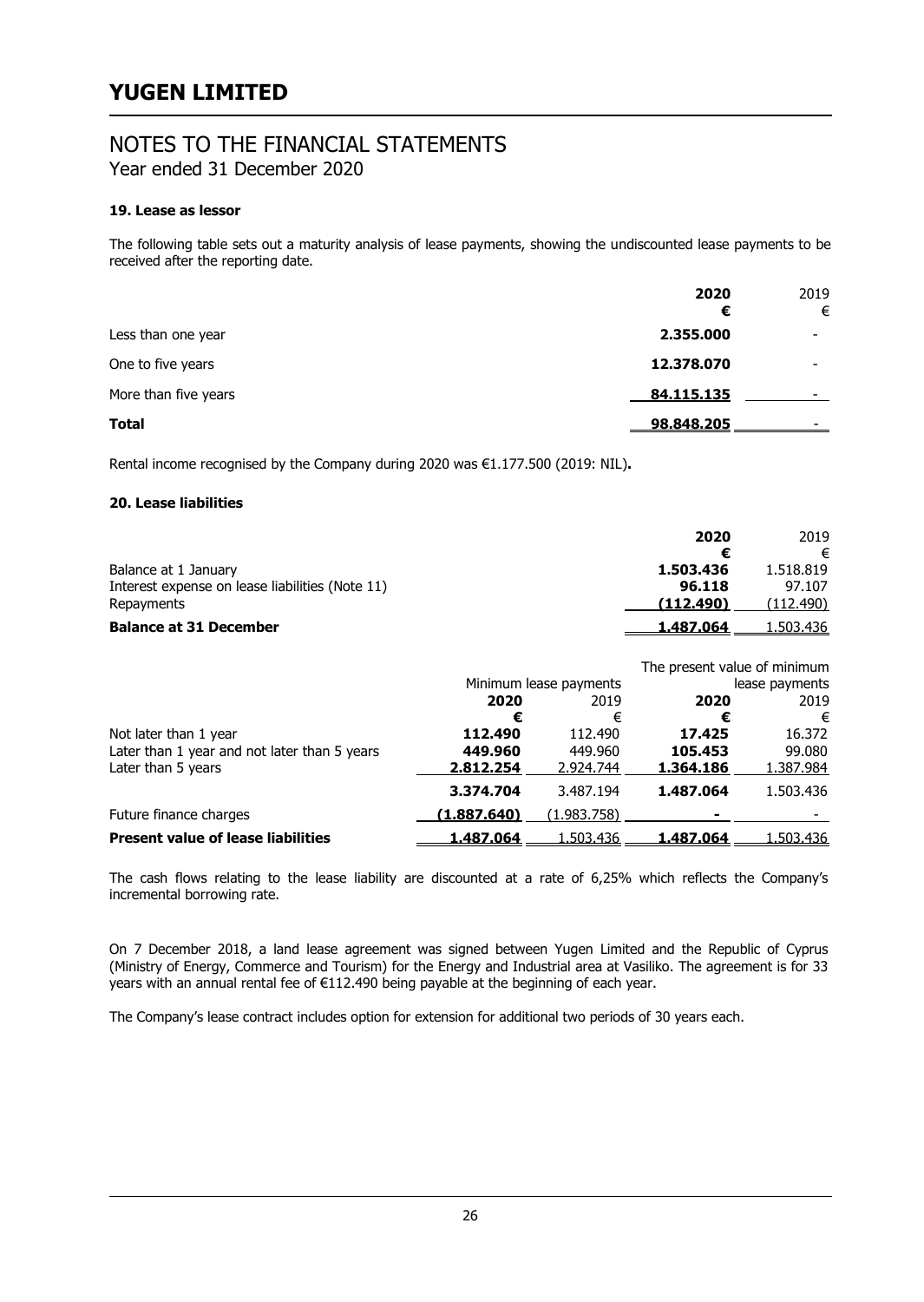#### **21. Other payables**

|                | 2020    | 2019             |
|----------------|---------|------------------|
|                | €       | €                |
| <b>VAT</b>     | 93.254  | -                |
| Other Payables | 255.287 | <u>3.714.873</u> |
|                | 348.541 | 3.714.873        |

Other payables of 2019 relate to amounts due to a third-party contractor, for the construction of fuel terminals at Vasiliko area, which was repaid fully in 2020. The balance as at 31 December 2020 represents various other payables.

#### **22. Related party transactions**

The Company is controlled by Hellenic Petroleum Cyprus Holding (HPCH) Ltd, incorporated in Cyprus, which owns 100% of the Company's shares. The Company's ultimate controlling party is Hellenic Petroleum S.A., incorporated in Greece.

The following transactions were carried out with related parties:

#### **22.1 Sales of goods and services**

|                               | 2020      | 2019 |
|-------------------------------|-----------|------|
|                               |           | €    |
| Hellenic Petroleum Cyprus Ltd | 1.728.459 | -    |
|                               | 1.728.459 | -    |

Out of the €1.728.459, the €1.177.500 relate to a fixed element arising from income from storage fees, with the remaining €550.959 relating to variable sales arising from income from handling and other fees.

All the transactions with related parties are of a trading nature.

#### **22.2 Transactions with related parties**

|                                                                    |                           | 2020    | 2019   |
|--------------------------------------------------------------------|---------------------------|---------|--------|
|                                                                    | Nature of transactions    |         | €      |
| Hellenic Petroleum Cyprus Ltd                                      | Management and other fees | 417.552 |        |
|                                                                    |                           | 417.552 |        |
| All the transactions with related parties are of a trading nature. |                           |         |        |
| 22.3 Receivables from related parties                              |                           |         |        |
|                                                                    |                           | 2020    | 2019   |
| Name                                                               | Nature of transactions    | €       | €      |
| Hellenic Petroleum Cyprus Ltd                                      | Trade                     | 441.892 |        |
|                                                                    |                           | 441.892 |        |
| 22.4 Payables to related parties                                   |                           |         |        |
|                                                                    |                           | 2020    | 2019   |
| Name                                                               | Nature of transactions    | €       | €      |
| Asprofos Engineering S.A.                                          | Finance                   |         | 26.700 |
| Hellenic Petroleum Cyprus Ltd                                      | Management fee            | 66.497  |        |
|                                                                    |                           | 66.497  | 26.700 |

The above balances bear no interest and are repayable on demand.